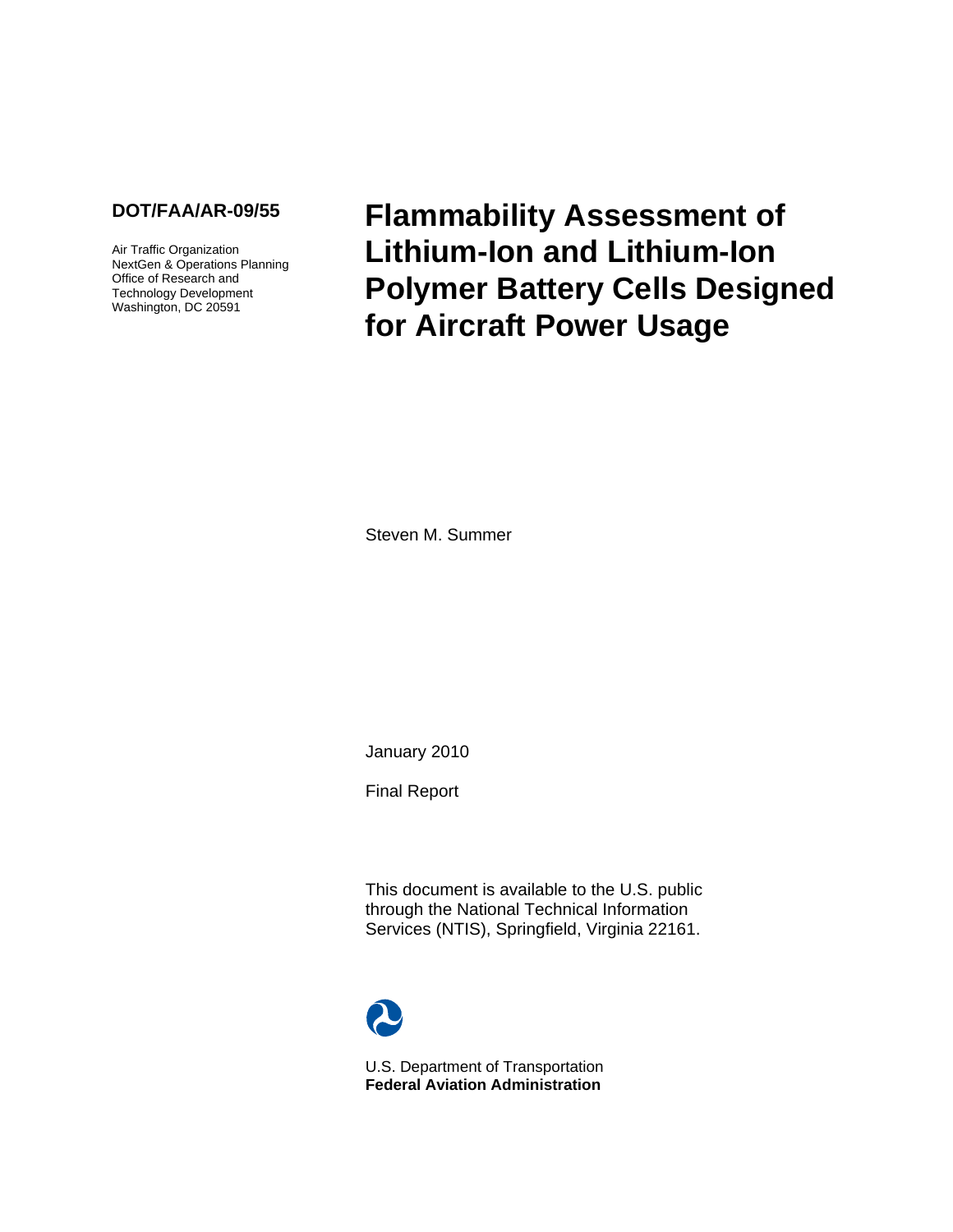This document is disseminated under the sponsorship of the U.S. Department of Transportation in the interest of information exchange. The United States Government assumes no liability for the contents or use thereof. The United States Government does not endorse products or manufacturers. Trade or manufacturer's names appear herein solely because they are considered essential to the objective of this report. This document does not constitute FAA certification policy. Consult your local FAA aircraft certification office as to its use.

This report is available at the Federal Aviation Administration William J. Hughes Technical Center's Full-Text Technical Reports page: actlibrary.act.faa.gov in Adobe Acrobat portable document format (PDF).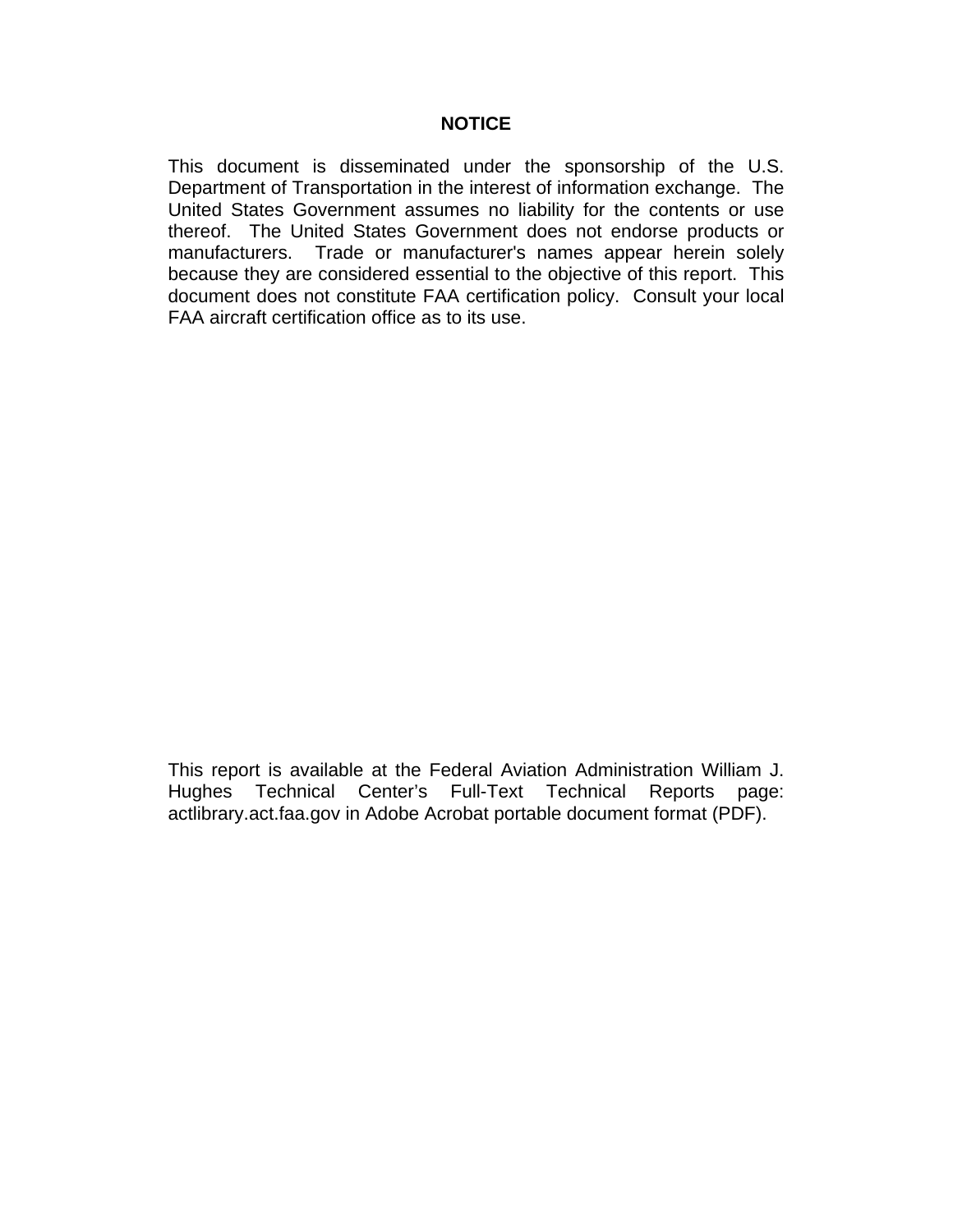|                                                                                                                   |                                                                                                                         | <b>Technical Report Documentation Page</b>                                                                                                                                                                                                                                                                                                                                                                                                                                                                                                                                                                                                                                  |
|-------------------------------------------------------------------------------------------------------------------|-------------------------------------------------------------------------------------------------------------------------|-----------------------------------------------------------------------------------------------------------------------------------------------------------------------------------------------------------------------------------------------------------------------------------------------------------------------------------------------------------------------------------------------------------------------------------------------------------------------------------------------------------------------------------------------------------------------------------------------------------------------------------------------------------------------------|
| 1. Report No.                                                                                                     | 2. Government Accession No.                                                                                             | 3. Recipient's Catalog No.                                                                                                                                                                                                                                                                                                                                                                                                                                                                                                                                                                                                                                                  |
| DOT/FAA/AR-09/55                                                                                                  |                                                                                                                         |                                                                                                                                                                                                                                                                                                                                                                                                                                                                                                                                                                                                                                                                             |
| 4. Title and Subtitle                                                                                             |                                                                                                                         | 5. Report Date                                                                                                                                                                                                                                                                                                                                                                                                                                                                                                                                                                                                                                                              |
| FLAMMABILITY ASSESSMENT OF LITHIUM-ION AND LITHIUM-ION<br>POLYMER BATTERY CELLS DESIGNED FOR AIRCRAFT POWER USAGE | January 2010                                                                                                            |                                                                                                                                                                                                                                                                                                                                                                                                                                                                                                                                                                                                                                                                             |
|                                                                                                                   |                                                                                                                         | 6. Performing Organization Code                                                                                                                                                                                                                                                                                                                                                                                                                                                                                                                                                                                                                                             |
| 7. Author(s)                                                                                                      |                                                                                                                         | 8. Performing Organization Report No.                                                                                                                                                                                                                                                                                                                                                                                                                                                                                                                                                                                                                                       |
| Steven M. Summer                                                                                                  |                                                                                                                         |                                                                                                                                                                                                                                                                                                                                                                                                                                                                                                                                                                                                                                                                             |
| 9. Performing Organization Name and Address                                                                       |                                                                                                                         | 10. Work Unit No. (TRAIS)                                                                                                                                                                                                                                                                                                                                                                                                                                                                                                                                                                                                                                                   |
| <b>Federal Aviation Administration</b><br>William J. Hughes Technical Center                                      |                                                                                                                         |                                                                                                                                                                                                                                                                                                                                                                                                                                                                                                                                                                                                                                                                             |
| Airport and Aircraft Safety Research and Development Division                                                     |                                                                                                                         | 11. Contract or Grant No.                                                                                                                                                                                                                                                                                                                                                                                                                                                                                                                                                                                                                                                   |
| Fire Safety Branch<br>Atlantic City International Airport, NJ 08405                                               |                                                                                                                         |                                                                                                                                                                                                                                                                                                                                                                                                                                                                                                                                                                                                                                                                             |
| 12. Sponsoring Agency Name and Address                                                                            |                                                                                                                         | 13. Type of Report and Period Covered                                                                                                                                                                                                                                                                                                                                                                                                                                                                                                                                                                                                                                       |
| U.S. Department of Transportation<br><b>Federal Aviation Administration</b>                                       |                                                                                                                         | Final Report                                                                                                                                                                                                                                                                                                                                                                                                                                                                                                                                                                                                                                                                |
| Air Traffic Organization NextGen & Operations Planning                                                            |                                                                                                                         | 14. Sponsoring Agency Code                                                                                                                                                                                                                                                                                                                                                                                                                                                                                                                                                                                                                                                  |
| Office of Research and Technology Development                                                                     |                                                                                                                         | $AIR-120$                                                                                                                                                                                                                                                                                                                                                                                                                                                                                                                                                                                                                                                                   |
| Washington, DC 20591                                                                                              |                                                                                                                         |                                                                                                                                                                                                                                                                                                                                                                                                                                                                                                                                                                                                                                                                             |
| 15. Supplementary Notes                                                                                           |                                                                                                                         |                                                                                                                                                                                                                                                                                                                                                                                                                                                                                                                                                                                                                                                                             |
|                                                                                                                   |                                                                                                                         |                                                                                                                                                                                                                                                                                                                                                                                                                                                                                                                                                                                                                                                                             |
| 16. Abstract                                                                                                      |                                                                                                                         |                                                                                                                                                                                                                                                                                                                                                                                                                                                                                                                                                                                                                                                                             |
|                                                                                                                   | were all commercial off-the-shelf products that are being considered by manufacturers for aircraft power-related usage. | Tests were performed at the Federal Aviation Administration William J. Hughes Technical Center by the Fire Safety Team of the<br>Airport and Aircraft Research and Development Division to examine the fire safety hazards that cylindrical- and polymer-type<br>lithium-ion batteries may pose onboard aircraft. Tests were conducted on individual, manufacturer-supplied battery cells to<br>determine how the cells would react in a fire situation, as well as what potential fire hazard the battery cells themselves may pose<br>and the effectiveness of a typical hand held extinguisher on a fire involving the battery cells. The battery cells that were tested |

The results of the tests showed that the lithium-ion and lithium-ion polymer battery cells can react violently when exposed to an external fire. Under test conditions, when the battery cells failed, flammable electrolyte was released and ignited, which further fueled the existing fire. This release and ignition of the electrolyte resulted in significant temperature and pressure increases within the test fixtures.

Tests conducted with a hand-held Halon 1211 fire extinguisher showed that the halon was able to extinguish all three battery-type fires. However, even after several attempts, the halon extinguishing agent was not able to prevent the lithium-ion polymer battery cells, which are of a different chemistry, as well as a much higher energy density and power capacity, from reigniting.

| 17. Key Words                                                                                                                                             |                                      | 18. Distribution Statement |                                                             |           |
|-----------------------------------------------------------------------------------------------------------------------------------------------------------|--------------------------------------|----------------------------|-------------------------------------------------------------|-----------|
| Lithium, Lithium-ion, Lithium polymer, Rechargeable, This document is available to the U.S. public through the<br>Battery, Cell, Flammability, Halon 1211 |                                      | Virginia 22161.            | National Technical Information Service (NTIS), Springfield, |           |
| 19. Security Classif. (of this report)                                                                                                                    | 20. Security Classif. (of this page) |                            | 21. No. of Pages                                            | 22. Price |
| Unclassified                                                                                                                                              | Unclassified                         |                            | 30                                                          |           |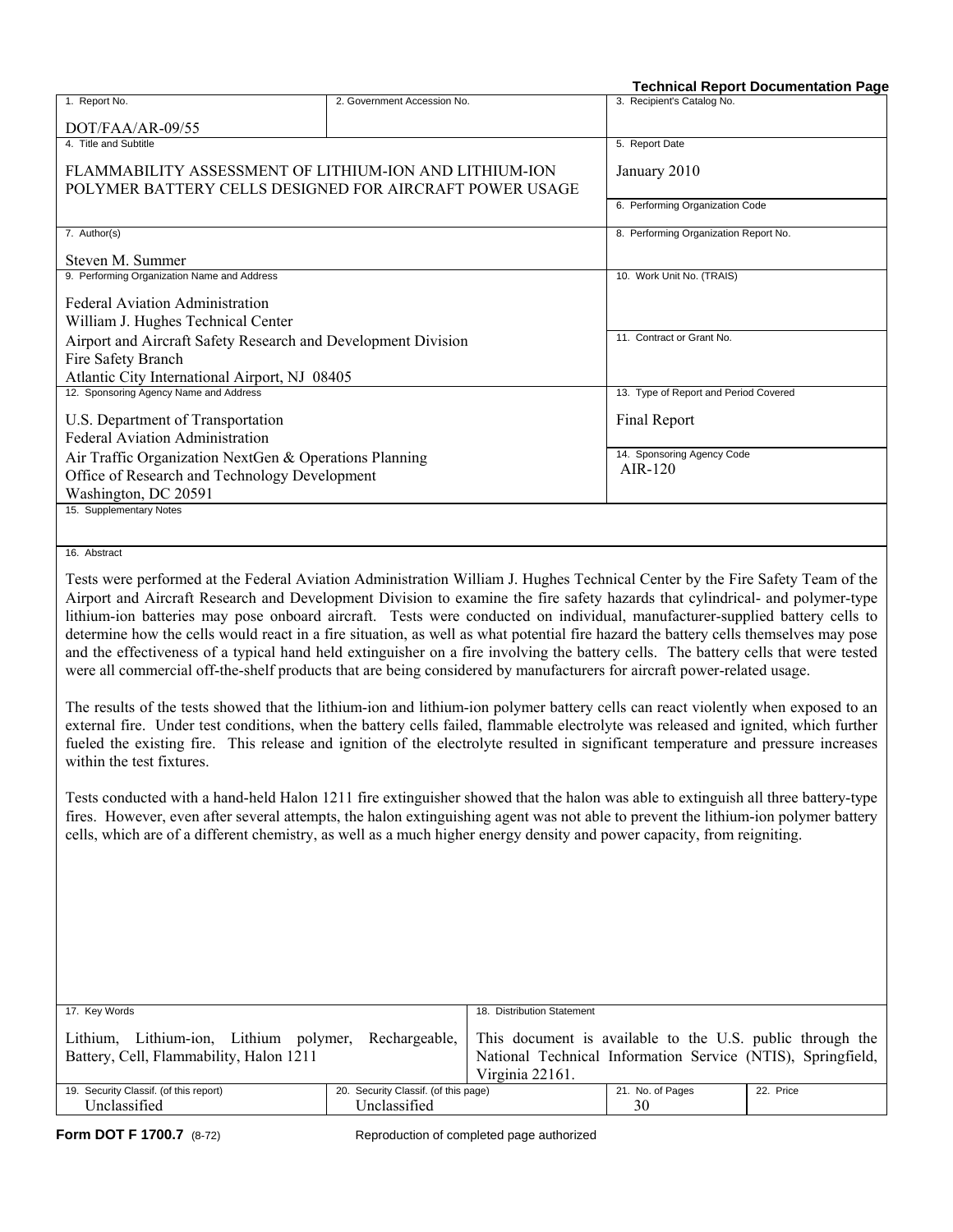# TABLE OF CONTENTS

|    |     | <b>EXECUTIVE SUMMARY</b>                   | vii            |
|----|-----|--------------------------------------------|----------------|
| 1. |     | <b>INTRODUCTION</b>                        | $\mathbf{1}$   |
|    | 1.1 | Background                                 | $\mathbf{1}$   |
|    | 1.2 | Previous Research and Regulations          | $\mathbf{1}$   |
|    | 1.3 | Scope                                      | $\mathbf{1}$   |
| 2. |     | <b>TEST EQUIPMENT</b>                      | $\overline{2}$ |
|    | 2.1 | <b>Battery Cells</b>                       | $\overline{2}$ |
|    | 2.2 | Fire Test Chamber                          | $\frac{3}{5}$  |
|    | 2.3 | Pressure Fire Modeling Facility            |                |
|    | 2.4 | <b>Autoignition Test Chamber</b>           | $\overline{7}$ |
| 3. |     | <b>TEST PROCEDURES</b>                     | 8              |
|    | 3.1 | Fire Exposure Tests                        | 8              |
|    | 3.2 | <b>Pressure Pulse Tests</b>                | 9              |
|    | 3.3 | Halon 1211 Suppression Tests               | 9              |
|    | 3.4 | <b>External Short-Circuit Tests</b>        | 9              |
|    | 3.5 | <b>Autoignition Tests</b>                  | 10             |
| 4. |     | <b>DISCUSSION</b>                          | 10             |
|    | 4.1 | <b>Fire Exposure Test Results</b>          | 10             |
|    | 4.2 | <b>Pressure Pulse Test Results</b>         | 15             |
|    | 4.3 | Halon 1211 Suppression Test Results        | 17             |
|    | 4.4 | <b>External Short-Circuit Test Results</b> | 19             |
|    | 4.5 | <b>Autoignition Test Results</b>           | 19             |
| 5. |     | <b>SUMMARY</b>                             | 21             |
| 6. |     | <b>REFERENCES</b>                          | 21             |
|    |     |                                            |                |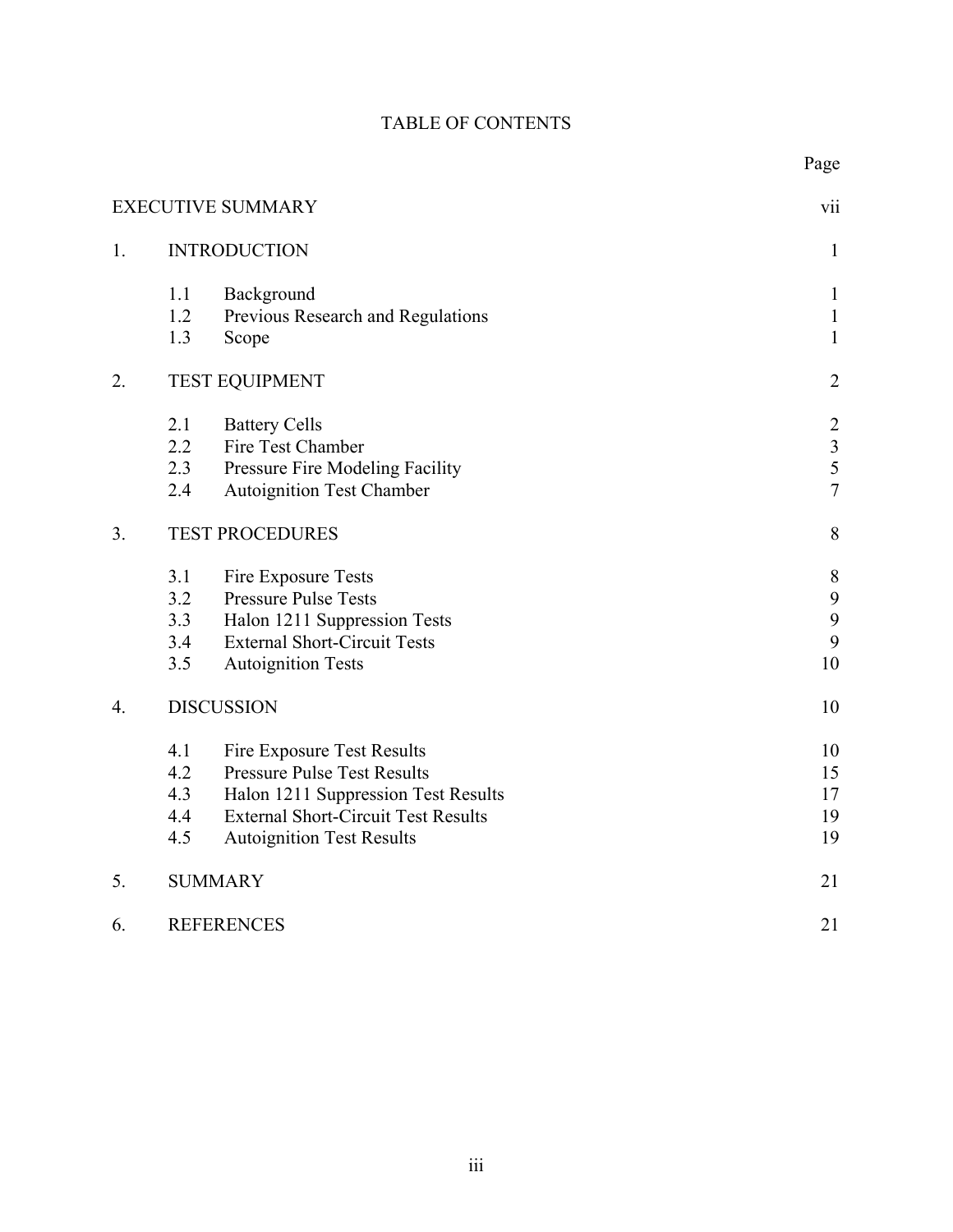# LIST OF FIGURES

| Figure         |                                                                                             | Page           |
|----------------|---------------------------------------------------------------------------------------------|----------------|
| $\mathbf{1}$   | Battery Cells Used in the Tests 18650, 26650, and Li-Po Cell                                | 3              |
| $\overline{2}$ | Fire Test Chamber                                                                           | $\overline{4}$ |
| 3              | Baseline Fire Source Data in the Fire Test Chamber                                          | 5              |
| $\overline{4}$ | External View of the Pressure Fire Modeling Facility                                        | 6              |
| 5              | Baseline Fire Source Data in the Pressure Fire Modeling Facility                            | $\overline{7}$ |
| 6              | <b>Autoignition Test Chamber</b>                                                            | 8              |
| $\tau$         | Typical Temperature vs Time Curves Resulting From Single-Cell Fire<br><b>Exposure Tests</b> | 11             |
| 8              | Results From the Single-Cell Test of Battery Type 1                                         | 12             |
| 9              | Results From the Single-Cell Test of Battery Type 2                                         | 13             |
| 10             | Results From the Eight-Cell Test of Battery Type 1                                          | 13             |
| 11             | Results From the Eight-Cell Test of Battery Type 2                                          | 14             |
| 12             | Results From the Single-Cell Test of Battery Type 3                                         | 15             |
| 13             | Results From the Eight-Cell Test of Battery Type 3                                          | 15             |
| 14             | Halon 1211 Suppression Test Results—Battery Type 1                                          | 17             |
| 15             | Halon 1211 Suppression Test Results—Battery Type 2                                          | 18             |
| 16             | Halon 1211 Suppression Test Results—Battery Type 3                                          | 19             |
| 17             | Typical Failue Results for Autoignition Tests                                               | 20             |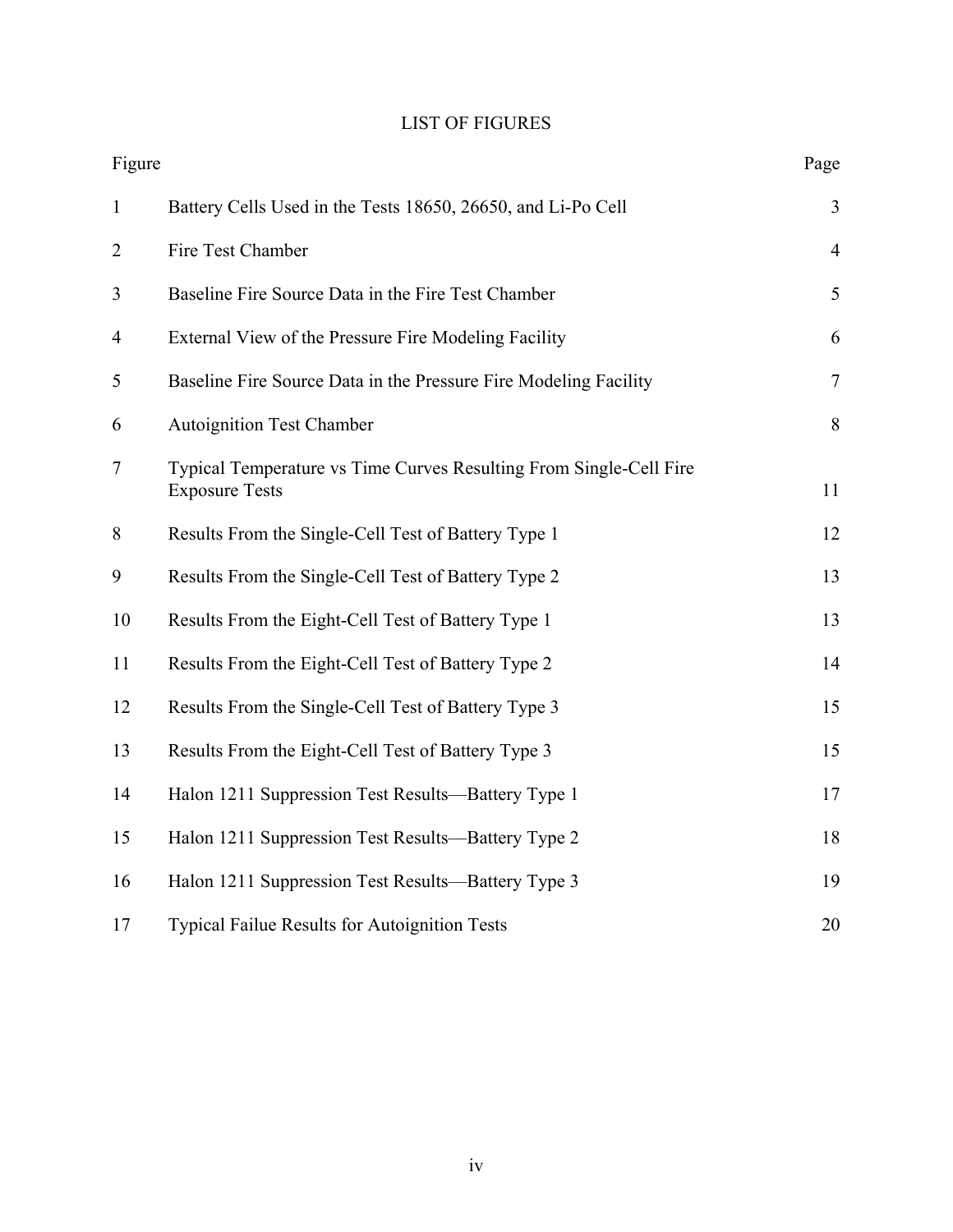# LIST OF TABLES

| Table          |                                         | Page          |
|----------------|-----------------------------------------|---------------|
|                | Summary of Battery Specifications       | $\mathcal{E}$ |
| 2              | Fire Exposure Test Results—Single Cell  | 11            |
| 3              | Fire Exposure Test Results—Four Cells   | 11            |
| $\overline{4}$ | Fire Exposure Test Results—Eight Cells  | 12            |
| 5              | Pressure Pulse Test Results—Single Cell | 16            |
| 6              | Pressure Pulse Test Results—Four Cells  | 16            |
|                | Pressure Pulse Test Results—Eight Cells | 16            |
| 8              | <b>Autoignition Test Results</b>        | 20            |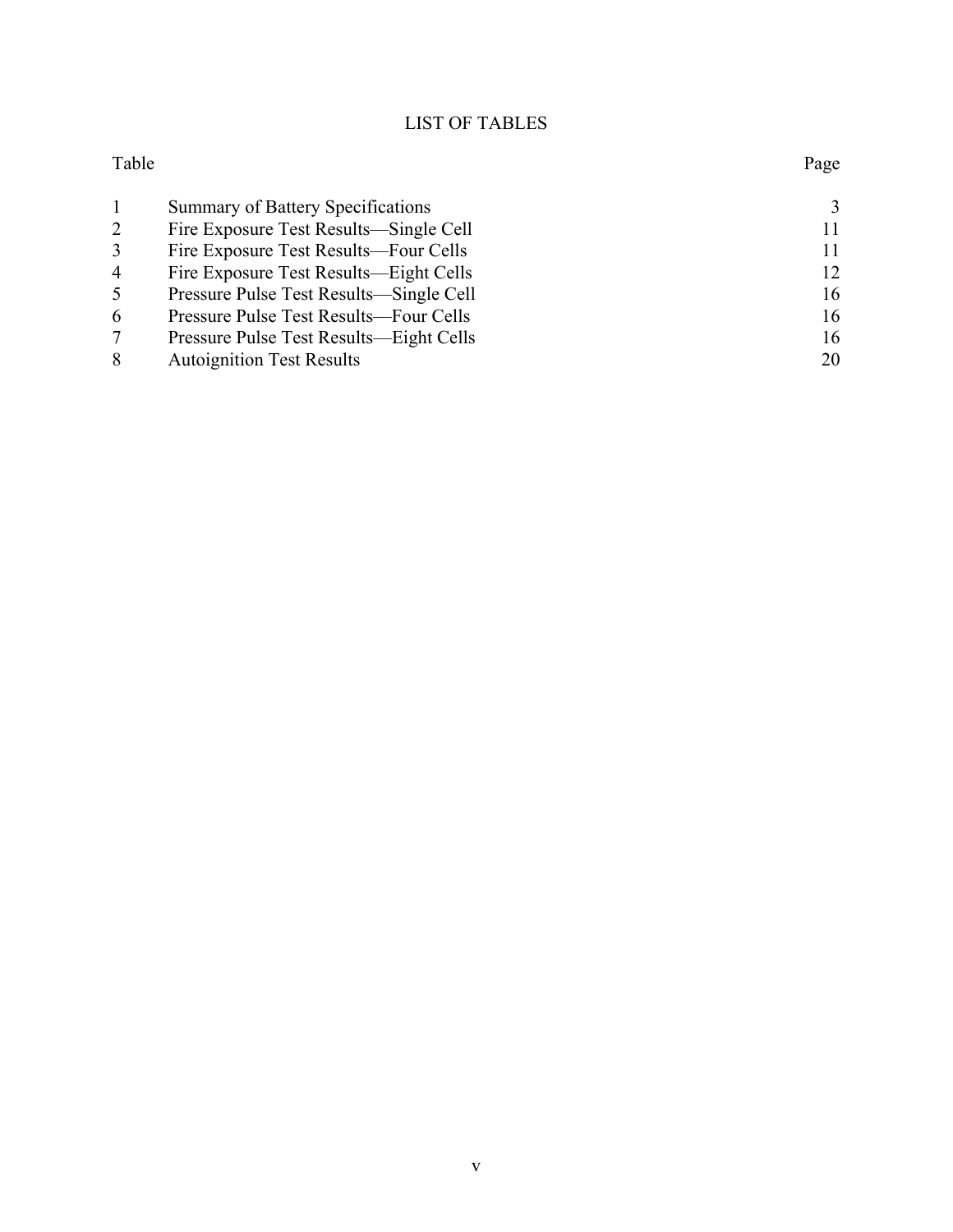# LIST OF ACRONYMS

| Ah         | Ampere-hour                            |
|------------|----------------------------------------|
| <b>FAA</b> | <b>Federal Aviation Administration</b> |
| Li-ion     | Lithium-ion                            |
| $Li-Po$    | Lithium-ion polymer                    |
| mAh        | Milliampere-hour                       |

- PED Personal electronic devices
- SOC State of charge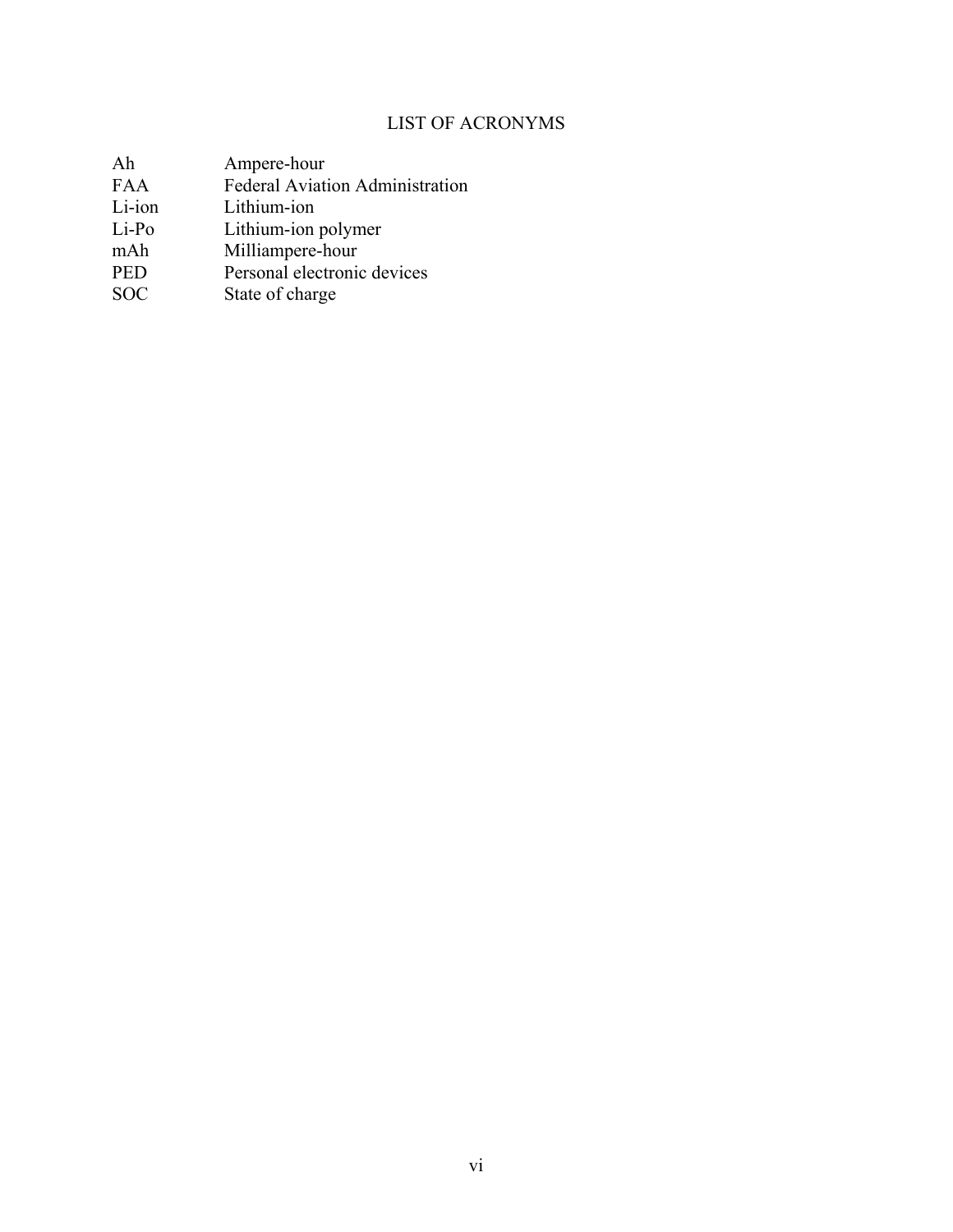#### EXECUTIVE SUMMARY

<span id="page-7-0"></span>Rechargeable lithium-ion batteries offer many advantages over current battery technologies. They possess a high-energy density per unit volume, relatively constant voltage during discharge, low maintenance, good low-temperature performance, and a long shelf life. There is, however, a certain amount of hazard associated with the use of these batteries due to their highenergy content and potential thermal instability. Their proposed use onboard aircraft as power sources for starting aircraft engines or auxiliary power units, as well as other avionics, emergency, and standby systems, require the examination of the safety of their design. How these batteries will react in a fire situation and what type of fire hazard they pose themselves must be examined. Tests must be performed to ensure the batteries provide an appropriate level of safety. Current regulatory and test requirements may need to be updated to address the hazards associated with this new technology.

Tests were performed at the Federal Aviation Administration William J. Hughes Technical Center by the Fire Safety Team of the Airport and Aircraft Safety Research and Development Division to examine the fire safety hazards that cylindrical and polymer type lithium-ion batteries may pose onboard aircraft. Tests were conducted on individual, manufacturer-supplied battery cells to determine how the cells would react in a fire situation. Tests were also conducted to determine what potential fire hazard the battery cells themselves may pose and to determine the effectiveness of a typical hand-held extinguisher on a fire involving the battery cells. The battery cells that were tested were all commercial off-the-shelf products that are being considered by manufacturers for aircraft power-related usage.

The results of the tests showed that the lithium-ion and lithium-ion polymer battery cells can react violently when exposed to an external fire. The cylindrical cells vented in a manner by which the electrolyte would spray out forcefully and ignite, increasing both temperature and pressure. The lithium-ion polymer battery cells had 3.5 to 7 times the capacity of the cylindrical cells and did not have vent locations. Instead, they were designed with a seam around the perimeter of the cell that would open, thereby exposing the flammable electrolyte. The failure of these battery cells greatly fueled the existing fire as the full amount of the electrolyte was exposed instantaneously to the fire source. In both single- and multiple-cell tests, the lithium-ion polymer battery cells, which are of a different chemistry and had a much higher energy density and power capacity (8 ampere-hour (Ah) per cell versus 1.2 and 2.3 Ah for the cylindrical cells), resulted in significantly higher temperature and pressure increases compared to the cylindrical cells.

Attempts to cause the battery cells to reach their thermal runaway point via short circuiting were unsuccessful on all three battery types.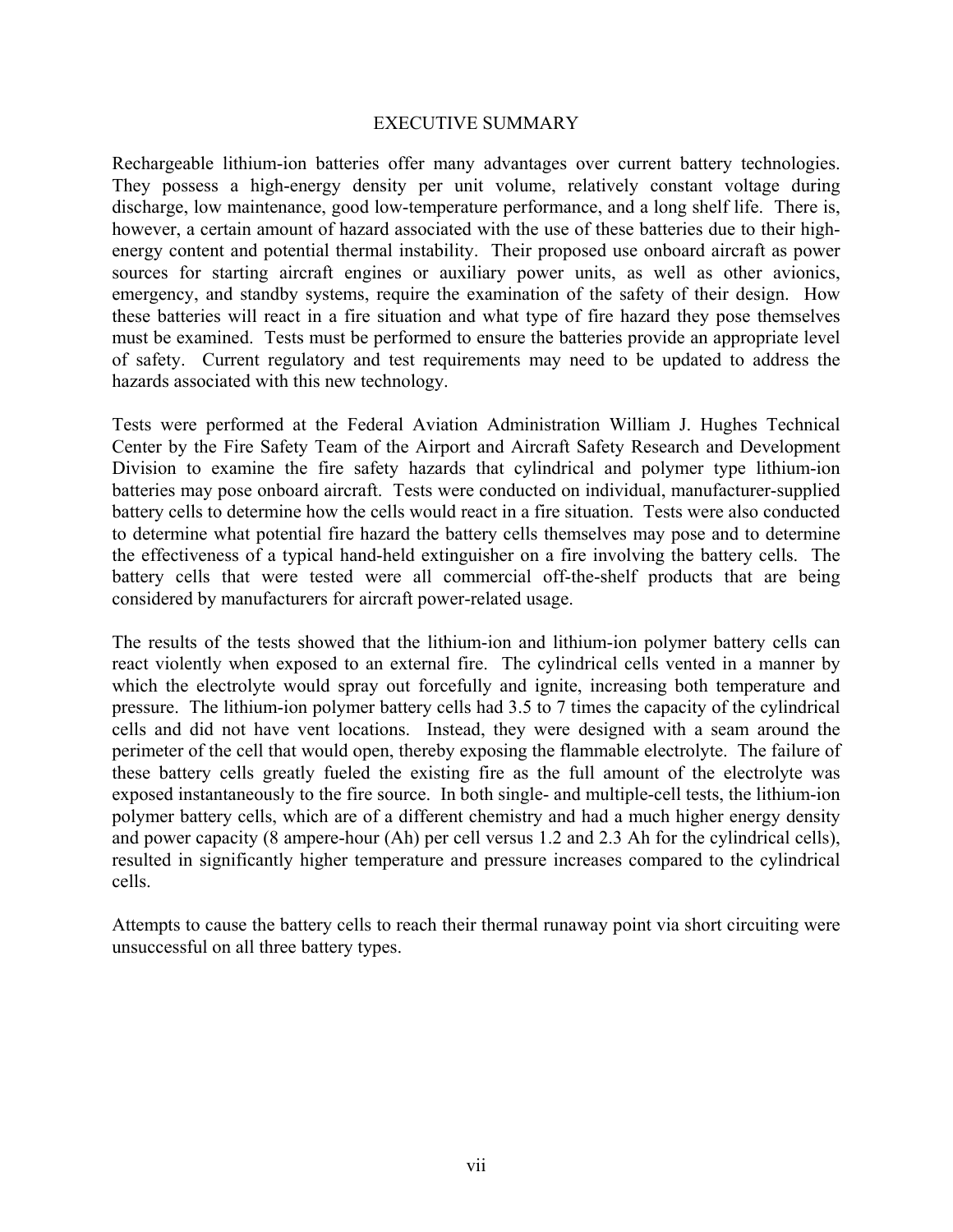Autoignition tests showed that battery cells failed, venting their flammable electrolyte at temperatures ranging between 330° and 527°F.

Tests conducted with a hand-held Halon 1211 fire extinguisher showed that the halon was able to extinguish all three battery type fires. However, for the lithium-ion polymer battery cells, even after several attempts, the halon extinguishing agent was not able to prevent the cells from reigniting.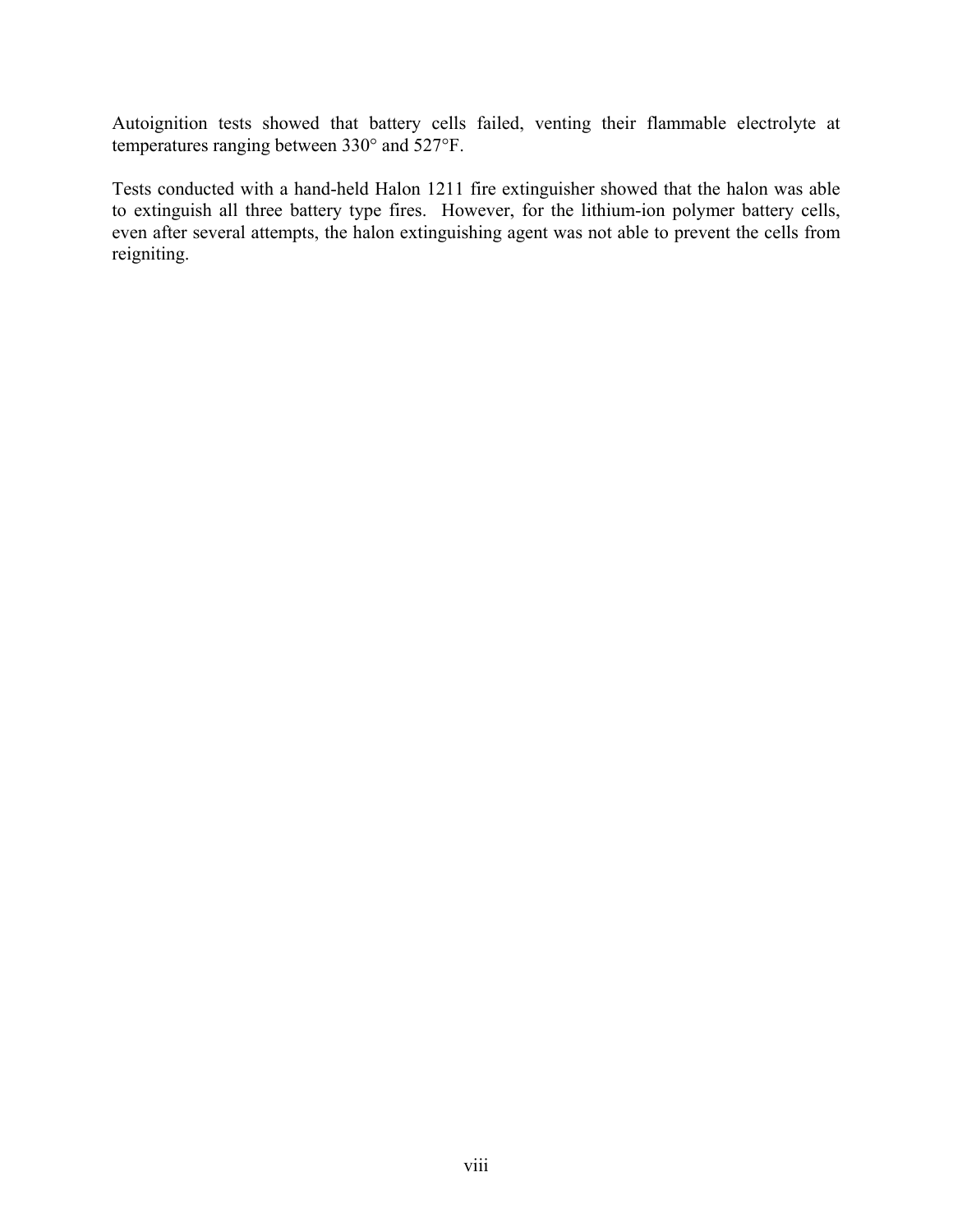### <span id="page-9-0"></span>1. INTRODUCTION.

### 1.1 BACKGROUND.

Rechargeable lithium-ion (Li-ion) batteries offer many advantages over current battery technologies. They possess a high-energy density per unit volume, relatively constant voltage during discharge, low maintenance, good low-temperature performance, and a long shelf life. There is, however, a certain amount of hazard associated with the use of these batteries due to their high-energy content and potential thermal instability. Their proposed use onboard aircraft as power sources for starting aircraft engines or auxiliary power units, as well as other avionics, emergency and standby systems, require the examination of the safety of their design. How these batteries will react in a fire situation and what type of fire hazard they pose themselves must be examined. Tests must be performed to show that they provide an appropriate level of safety. Current regulatory and test requirements may need to be updated to address the hazards associated with this new technology.

### 1.2 PREVIOUS RESEARCH AND REGULATIONS.

The Federal Aviation Administration (FAA) previously conducted research regarding the bulk shipment of both primary (i.e., nonrechargeable) lithium [1] and rechargeable Li-ion batteries [2]. The results stated that a relatively small fire source was sufficient to cause the battery cells to vent flammable electrolyte. In addition, it was determined that Halon 1301 did not prevent the further release of electrolyte from the heated cells, and a fire involving a bulk-packed Li-ion shipment may in fact compromise the integrity of the cargo compartment, due to the pressure increase that is observed when the cells begin to vent.

As a result of these findings, large, palletized shipments of primary lithium batteries are no longer permitted onboard passenger aircraft. In addition, the Pipeline and Hazardous Materials Safety Administration (PHMSA) released a rule in January 2008, which among other things, prohibits the transportation of loose Li-ion batteries used for personal electronic devices (PED) in checked baggage.

In addition to these tests, the FAA also determined the most effective method of extinguishing a cabin fire involving Li-ion batteries in PEDs. These tests resulted in a training video that provides guidance to flight crew on how to respond to such a fire. The training video is available online at [http://www.fire.tc.faa.gov.](http://www.fire.tc.faa.gov/)

### 1.3 SCOPE.

Tests were performed at the FAA William J. Hughes Technical Center by the Fire Safety Team of the Airport and Aircraft Safety Research and Development Division to examine the fire safety hazards that Li-ion batteries may pose onboard aircraft. Tests were conducted on individual, manufacturer-supplied battery cells to determine how the cells would react in a fire situation. Tests were also conducted to determine what potential fire hazard the battery cells themselves may pose and to determine the effectiveness of a typical hand-held extinguisher on a fire involving the battery cells. The battery cells that were tested were all commercial off-the-shelf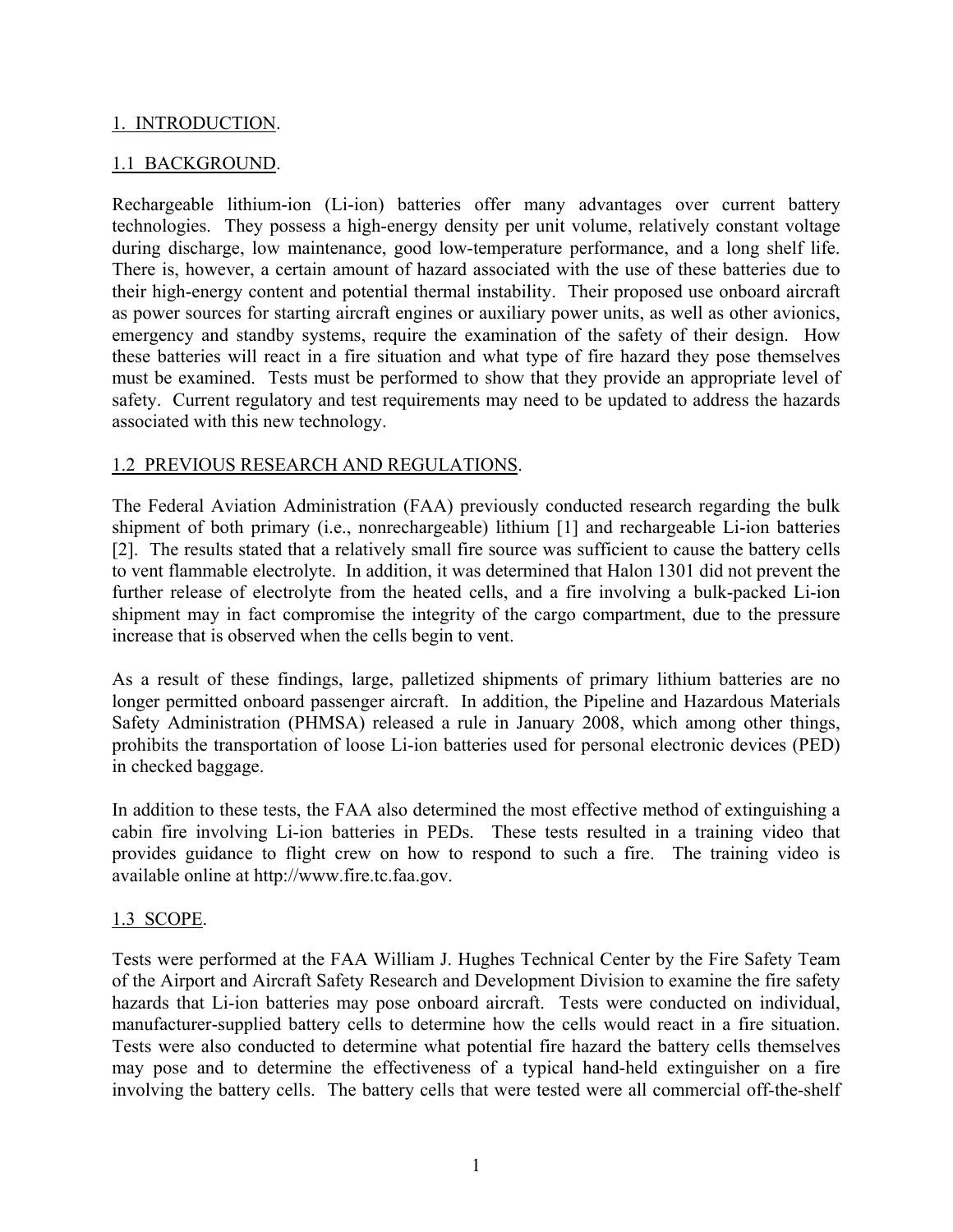<span id="page-10-0"></span>products that are being considered by manufacturers for aircraft power-related usage. The results of these cell-level tests are to be used to determine the necessary safety and test requirements of a battery system designed for aircraft usage. These safety systems may include vent hole sizing and positioning, thermal protection circuits, hardened casings, and physical barriers placed between adjacent cells. It should also be noted that battery technology is constantly evolving. There are several different chemistries used in these batteries. Two of the major chemistries, those with oxide- or phosphate-based cathodes, were examined in this research.

### 2. TEST EQUIPMENT.

### 2.1 BATTERY CELLS.

Three battery cell types were obtained for testing purposes, all with varying chemistries, dimensions, and power characteristics. Two cells were cylindrical in shape and varied in size. The first was 18 mm in diameter, and the second was 26 mm in diameter. Both were 65.0 mm in height. Typical notation for a cylindrical battery cell consists of a five-digit code, where the first two digits represent the diameter of the cell, and the last three digits represent the height. As such, these two cells are considered to be 18650- and 26650-sized cells, respectively. The third battery cell type was a lithium-ion polymer (Li-Po) battery, which instead of being cylindrical, was a nearly flat rectangular-shaped cell measuring 3.5″ by 4″ by 1/4″.

The 18650 cell had a lithium iron phosphate-based chemistry with a capacity of 1150 milliampere-hours (mAh). The nominal voltage per cell for this battery type was 3.3 V, and the recommended charge voltage was 3.85 V.

The 26650 cell also had a lithium iron phosphate-based chemistry with a capacity of 2300 mAh. The nominal voltage per cell for this battery type was 3.3 V, and the recommended charge voltage was 3.6 V.

The Li-Po cell had a lithium cobalt dioxide-based chemistry with a capacity of 8000 mAh. The nominal voltage per cell for this battery type was 3.7 V, and the recommended charge voltage was 4.2 V.

Table 1 summarizes the characteristics of each cell, and figure 1 shows the battery cells that were tested.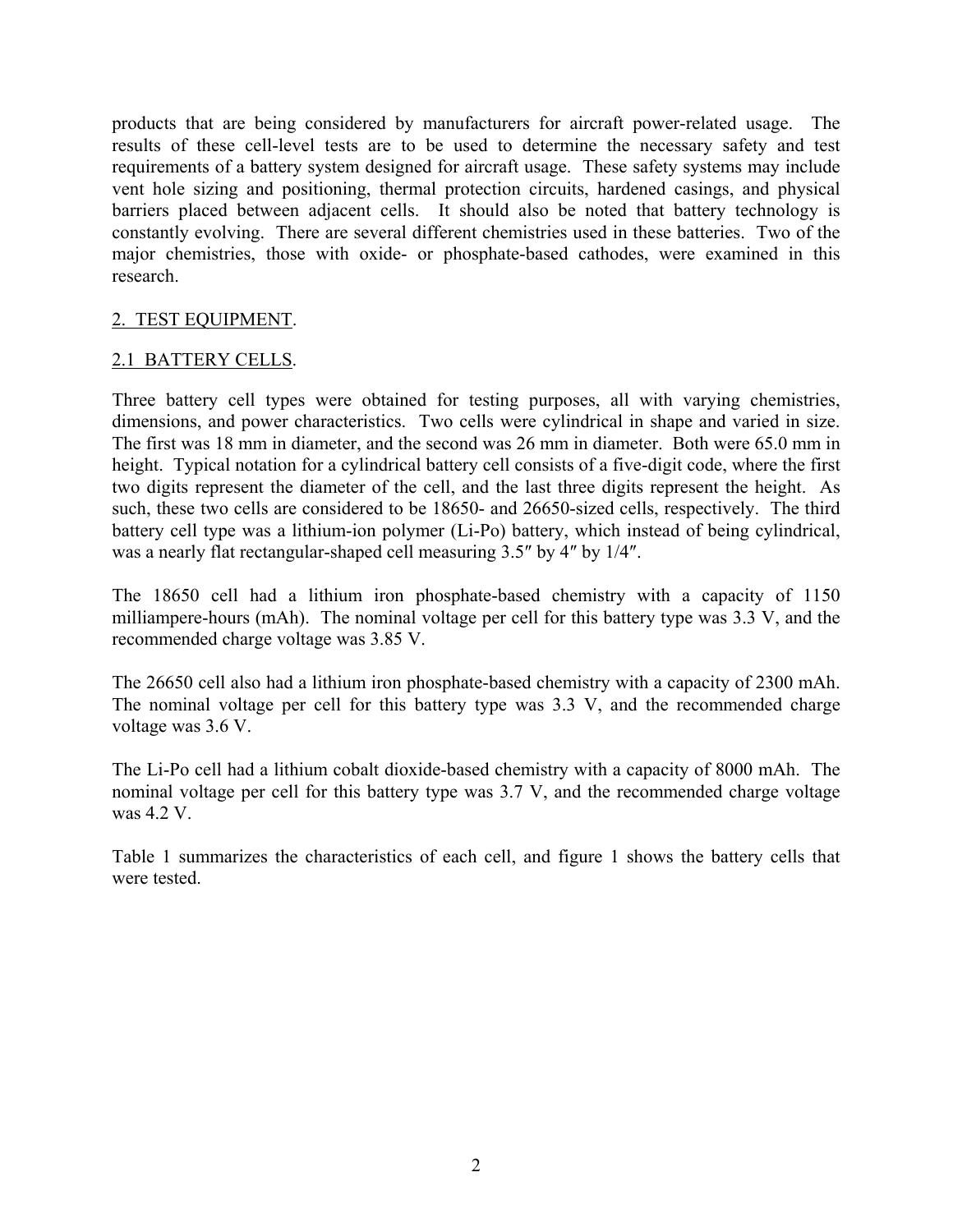<span id="page-11-0"></span>

|                 | <b>Battery Cell 1</b>     | <b>Battery Cell 2</b>     | <b>Battery Cell 3</b>     |
|-----------------|---------------------------|---------------------------|---------------------------|
| Battery type    | Cylindrical Li-ion        | Cylindrical Li-ion        | Li-ion Polymer            |
| Battery size    | 18650                     | 26650                     | $31/2$ " x 4" x $1/4$ "   |
| Chemistry       | Lithium Iron<br>Phosphate | Lithium Iron<br>Phosphate | Lithium Cobalt<br>Dioxide |
| Capacity (mAh)  | 1150                      | 2300                      | 8000                      |
| Nominal voltage | 3.3                       | 3.3                       | 3.7                       |
| Charge voltage  | 3.85                      | 3.6                       | 42                        |

Table 1. Summary of Battery Specifications



Figure 1. Battery Cells Used in the Tests (a) 18650, (b) 26650, and (c) Li-Po Cell

## 2.2 FIRE TEST CHAMBER.

A 64-ft<sup>3</sup> fire test chamber was constructed to evaluate the flammability of the test cells. The fire test chamber was constructed of 1/8″ steel and measured 4′ by 4′ by 4′. The front side of the fire test chamber was fitted with a hinged door to provide access to the inside of the chamber. This door had a large Plexiglass window to view and videotape the test in progress. The fire test chamber was equipped with variable 3″ vent holes located on the centerline of the sidewalls, 2″ above the floor. Horizontal slots, 3″ by 30″, were cut near the top of the sides and back wall. These slots were sealed with aluminum foil to act as blowout panels to prevent any overpressure from damaging the structure. The fire test chamber was also fitted with a nozzle at the top center of the structure to allow for the injection of Halon 1211 for extinguishing purposes.

A steel angle frame was constructed to support a basket made from 0.5″ wire mesh. This mesh basket was used to support the cells at a height of 4″ over a 5.25″ square fire pan. Four type-K thermocouples were placed along the centerline of the fire test chamber. The first was placed at a height of approximately 12″ from the floor of the fire test chamber, with each subsequent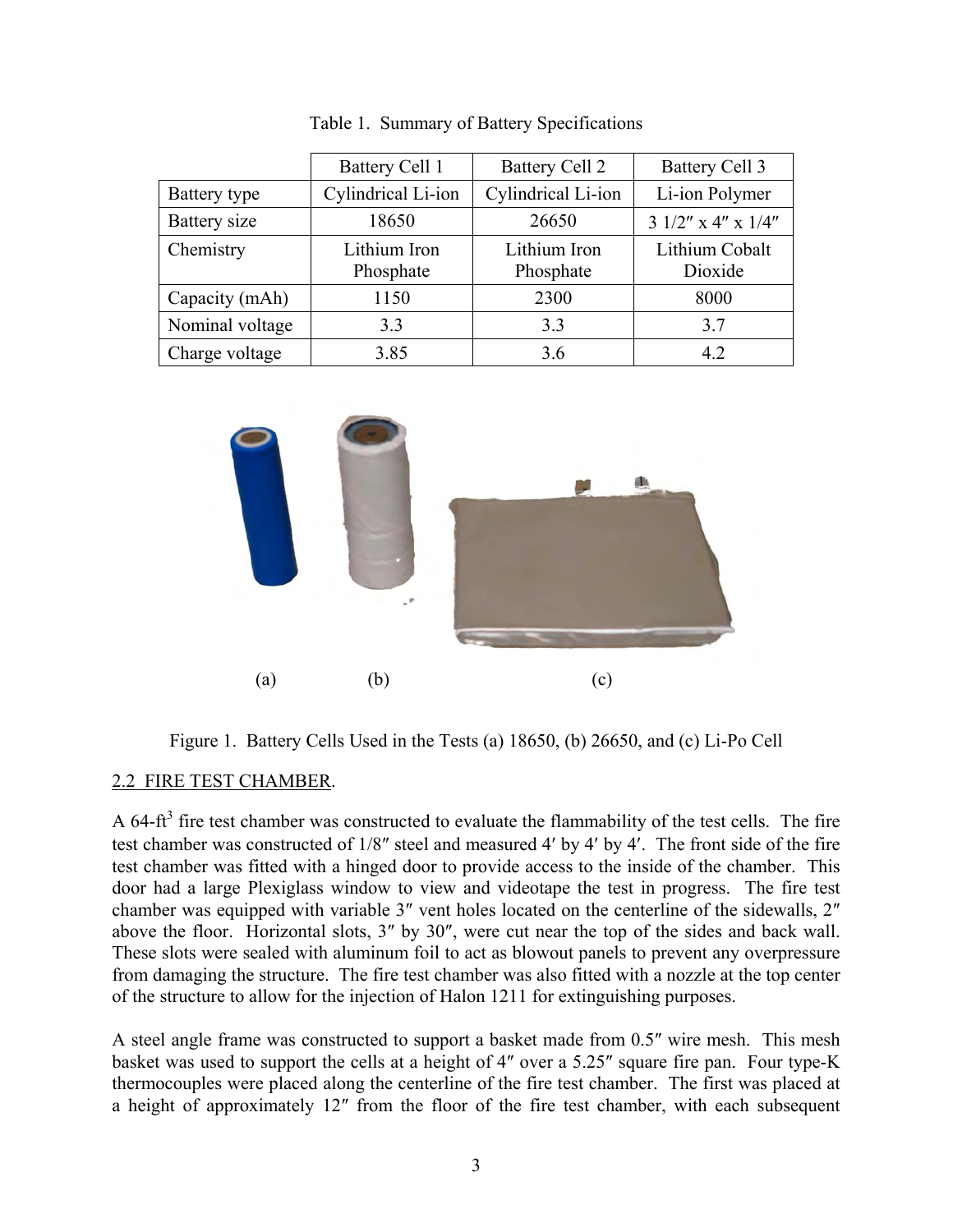<span id="page-12-0"></span>thermocouple spaced vertically approximately 12″ apart from each other. Figure 2 shows a diagram of the fire test chamber.

Figure 3 shows the results of the baseline fire conditions to which the battery cells were exposed, which consisted of 50 ml of 1-propanol ignited with a propane torch. The peak temperature recorded was approximately 450°F, measured 12″ above the fire pan, roughly 3 minutes into the test. The temperature at the ceiling of the fire test chamber rose only to approximately 215°F.



Figure 2. Fire Test Chamber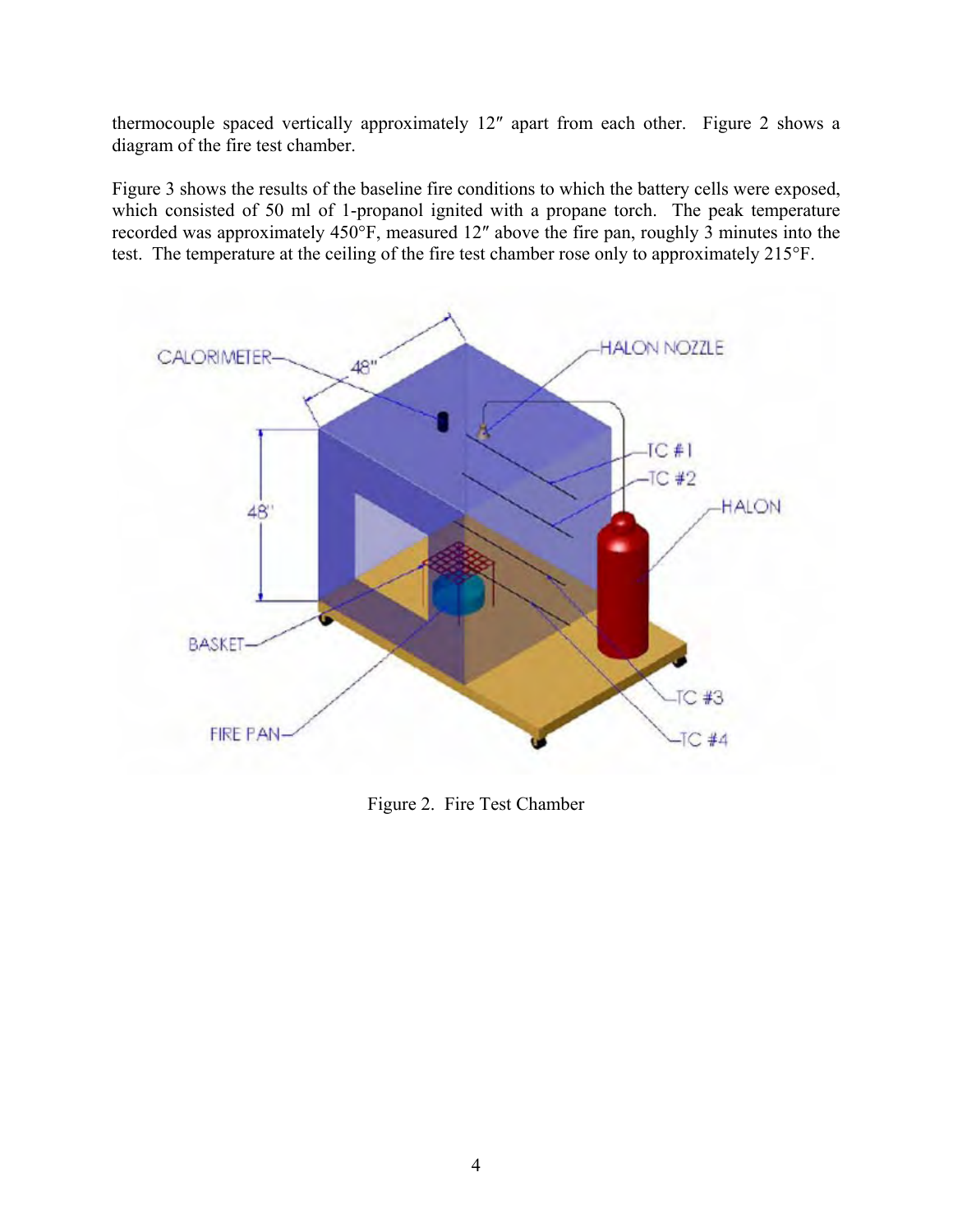<span id="page-13-0"></span>

Figure 3. Baseline Fire Source Data in the Fire Test Chamber

### 2.3 PRESSURE FIRE MODELING FACILITY.

The pressure fire modeling facility houses a 5-ft-diameter, 350  $ft<sup>3</sup>$  pressure vessel capable of withstanding a maximum working pressure of 650 psi. A steel angle frame was constructed to support a basket made from 0.5″ wire mesh. This mesh basket was used to support the cells at a height of 4" over a 5.25" square fire pan. This fire pan and support basket were placed in the center of the pressure vessel. Three type-K thermocouples were placed in the vessel to record temperature throughout the test. One was placed at the location of the fire pan, and one was approximately 42″ away from the fire pan in either direction. Each thermocouple was placed at a height of 18″ above the support basket. In addition, a pressure transducer was used to record the pressure pulse within the pressure vessel. Figure 4 shows an external view of the pressure fire modeling facility.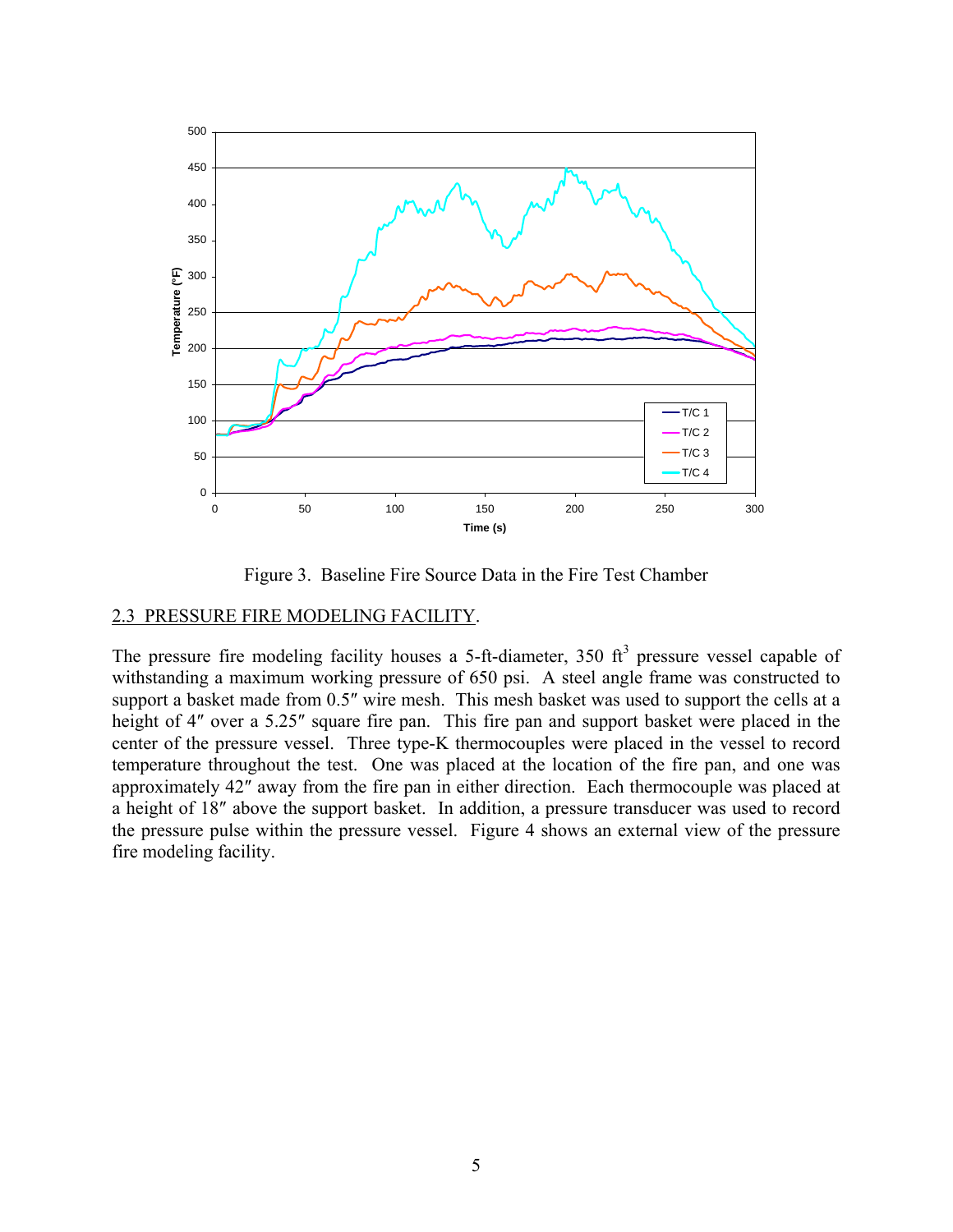<span id="page-14-0"></span>

Figure 4. External View of the Pressure Fire Modeling Facility

Figure 5 shows the results of the baseline fire conditions to which the battery cells were exposed. The peak temperature recorded was approximately 310°F, measured 18″ above the location of the battery support basket. The temperature readings at the front and rear of the pressure vessel reached just over 110°F, and the pressure rose by roughly 0.4 psi.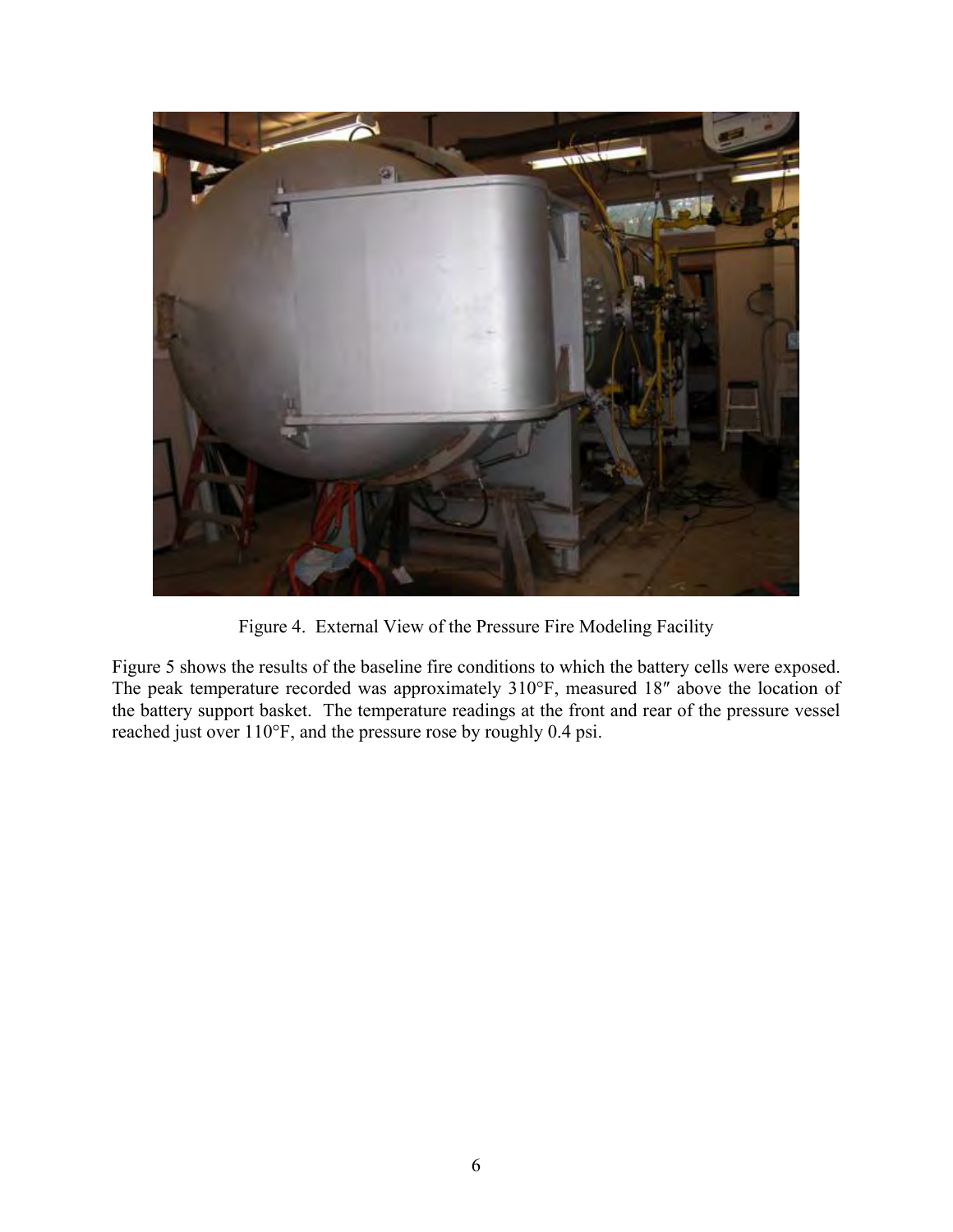<span id="page-15-0"></span>

Figure 5. Baseline Fire Source Data in the Pressure Fire Modeling Facility

## 2.4 AUTOIGNITION TEST CHAMBER.

The autoignition test chamber was a  $1-ft^3$  insulated, steel box. A steel angle frame was constructed to support a basket made from 0.5″ wire mesh, which was used to support the battery cells in the center of the test chamber. Two type-K thermocouples were placed inside; one near the top of the autoignition test chamber and one in the direct vicinity of the battery cell. An oxyacetylene torch, fitted with a rosebud nozzle, was attached to a support structure to provide an external heat source for the autoignition test chamber. Figure 6 shows the test chamber and torch setup.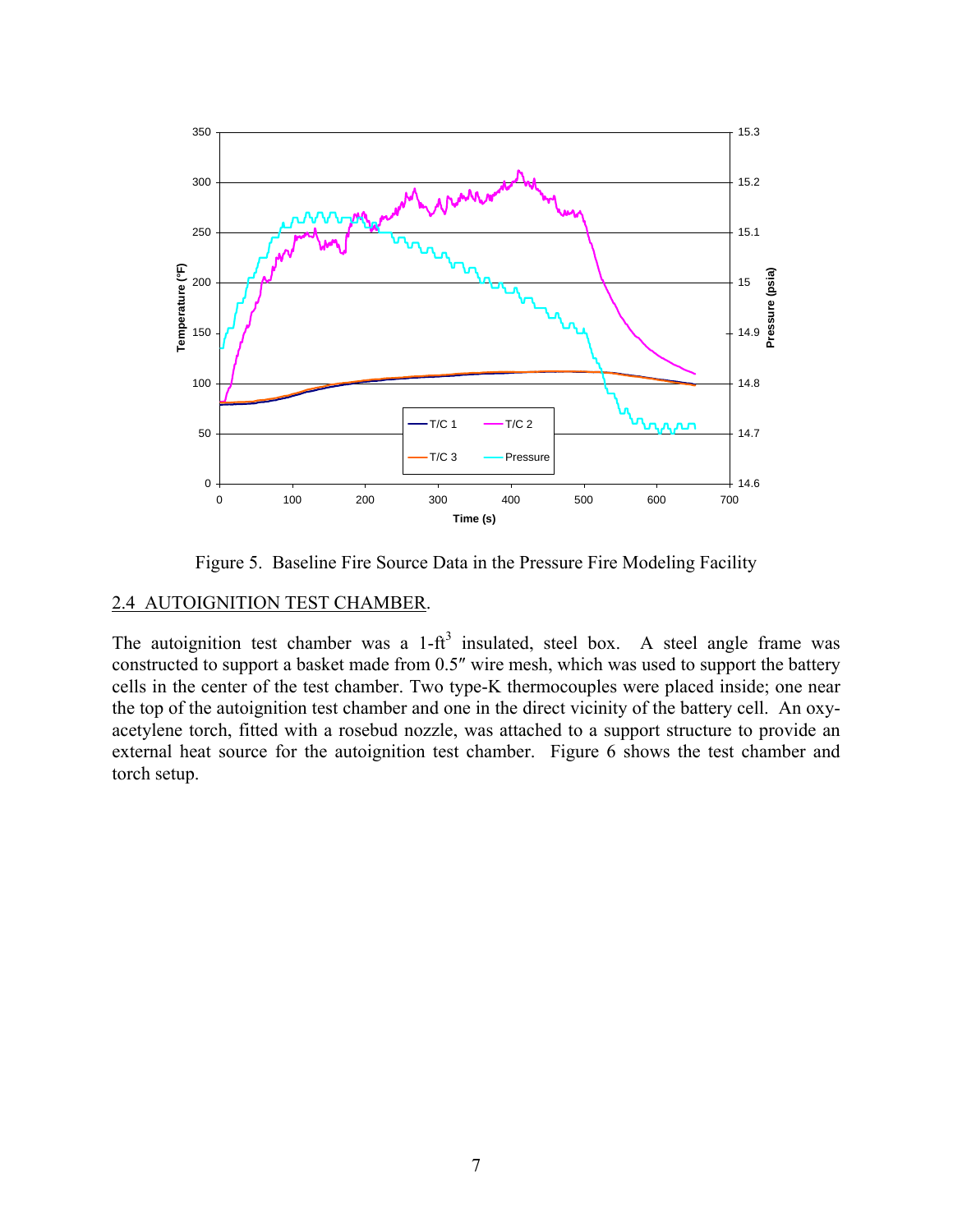<span id="page-16-0"></span>

Figure 6. Autoignition Test Chamber

## 3. TEST PROCEDURES.

## 3.1 FIRE EXPOSURE TESTS.

The fire exposure tests were designed to evaluate the results that occur when a battery cell or a group of battery cells is exposed to an external fire. For each battery type, the fire exposure test was conducted with a single cell, a group of four cells, and a group of eight cells. In the multiple-cell tests, the cells were packaged in a tight configuration and secured with safety wire. All cells were charged to 100% state of charge (SOC) and placed in the mesh basket inside the fire test chamber. The cylindrical battery cells were positioned with the vent locations pointing in an upward direction. The Li-Po battery cells were positioned vertically with the positive and negative terminals pointing upward. All the battery cells were positioned directly above the center of the fire pan.

The test was initiated by loading 50 ml of 1-propanol into the fire pan and igniting it with a propane torch. The fire test chamber door was then closed and sealed. The behavior of the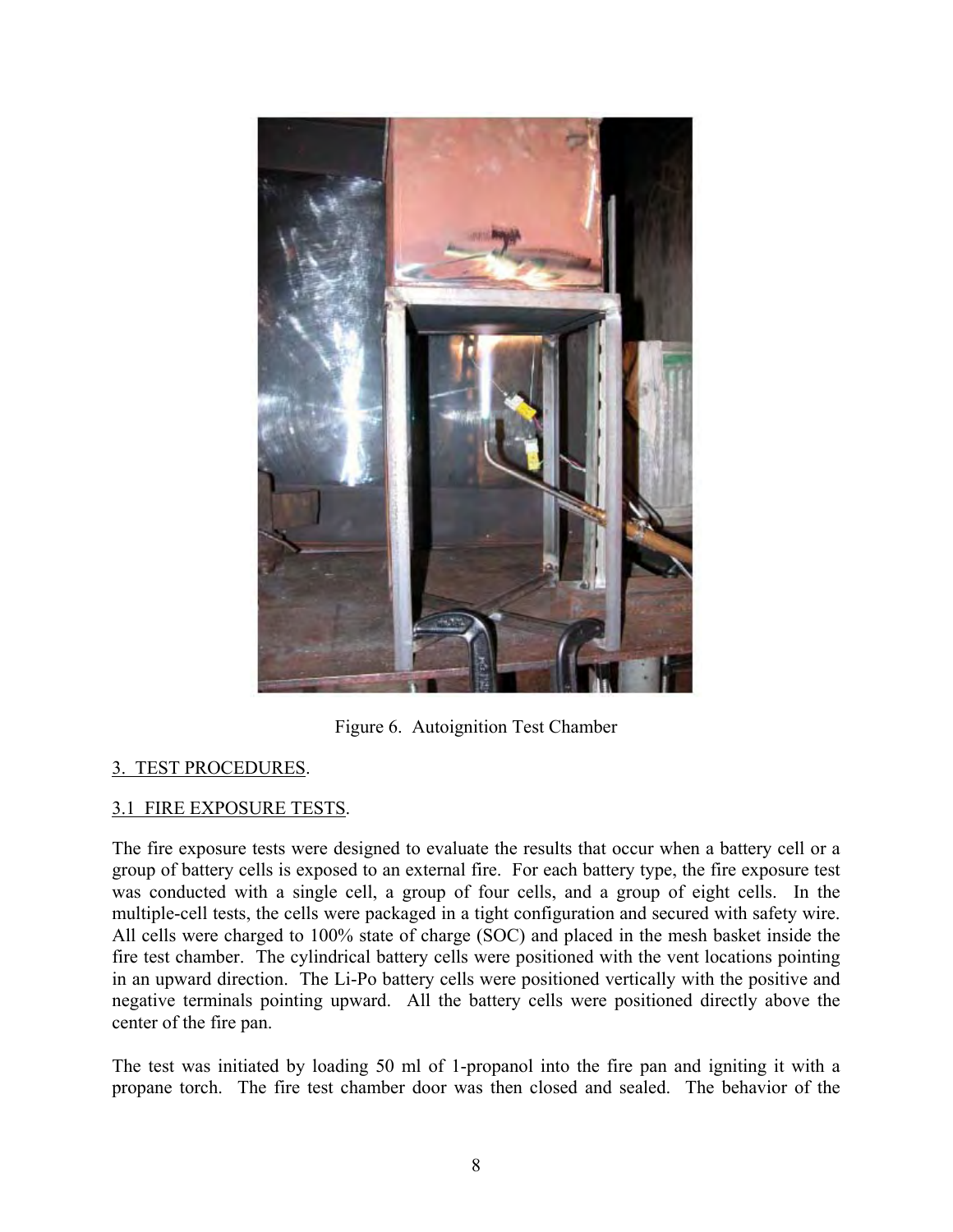<span id="page-17-0"></span>battery cell(s) was monitored throughout the test, along with temperature readings from the four fire test chamber thermocouples.

### 3.2 PRESSURE PULSE TESTS.

The pressure pulse tests were designed to determine and evaluate the pressure pulse resulting from the failure of a battery cell or groups of battery cells. For each battery type, the pressure pulse test was conducted with a single cell, a group of four cells, and a group of eight cells. In the multiple-cell tests, the cells were packaged in a tight configuration and secured with safety wire. All cells were charged to 100% SOC and placed in the mesh basket inside the pressure vessel.

The test was conducted similar to the fire exposure tests and was initiated by loading 50 ml of 1-propanol into the fire pan. The pressure vessel door was then closed and sealed. A remotely triggered oil burner spark igniter was used to ignite the 1-propanol. The behavior of the battery cell(s) was monitored throughout the test, along with all temperature and pressure readings within the sealed pressure vessel.

## 3.3 HALON 1211 SUPPRESSION TESTS.

The Halon 1211 suppression tests were designed to evaluate the effectiveness of a typical handheld fire extinguisher in extinguishing and suppressing a fire involving Li-ion battery cells. For each battery type, the suppression tests were conducted with a group of eight cells packaged in a tight configuration and secured with safety wire. All cells were charged to 100% SOC and placed in the mesh basket inside the fire test chamber. The tests were conducted in the exact same manner as the fire exposure tests.

At the point of failure of a single battery cell, Halon 1211 was discharged into the fire test chamber until the fire was extinguished. The behavior of the battery cells was monitored throughout the test, along with temperature readings from the four fire test chamber thermocouples. In the event that subsequent cells either ignited or vented, additional Halon 1211 was discharged into the fire test chamber. At the end of the tests, the battery cells and the fire test chamber were allowed to cool to ensure no further ignition or venting would occur.

## 3.4 EXTERNAL SHORT-CIRCUIT TESTS.

The external short-circuit tests were designed to evaluate the effect of a short circuit on an individual cell. For each battery type, a single cell was charged to 100% SOC and was placed in in the mesh basket inside the fire test chamber. A 14-gauge wire was used to connect the positive and negative terminals of the battery cell. In addition to the thermocouples inside the fire test chamber, a thermocouple was placed on the external casing of the battery cell itself to monitor the actual cell surface temperature. The test was conducted to observe if any fire, explosion, or venting of the battery would occur. If no fire, explosion, or venting was observed, the test was continued until the battery cell temperature peaked and began to decline, which indicated the battery cell had fully discharged without resulting in a fire or explosion.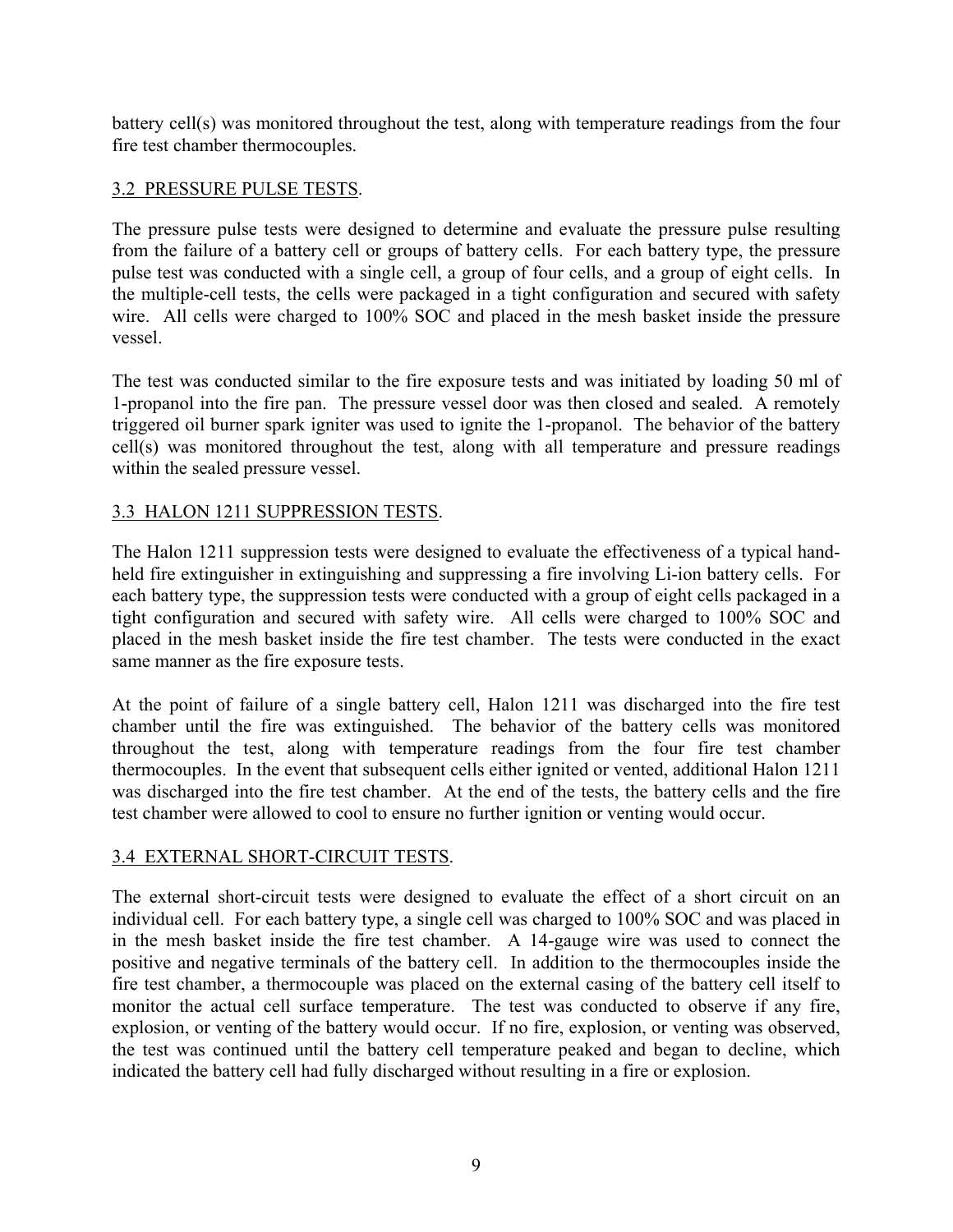### <span id="page-18-0"></span>3.5 AUTOIGNITION TESTS.

The autoignition tests were designed to evaluate the risk of a battery cell reaching thermal runaway and either venting or exploding due to an external heat source such as a suppressed smoldering cargo fire. For each battery type, an individual battery cell at 100% SOC was placed in the mesh basket inside the autoignition test chamber. An oxy-acetylene torch fitted with a rosebud nozzle was used as the heat source. The torch was positioned so the flame impinged on the bottom surface of the autoignition test chamber, creating a steady temperature rise within the autoignition test chamber. The autoignition test chamber temperature was increased until the battery cell either ignited or vented. The temperature within the autoignition test chamber was monitored and recorded until battery failure.

## 4. DISCUSSION.

## 4.1 FIRE EXPOSURE TEST RESULTS.

The fire exposure test was conducted with a single cell, a group of four cells, and a group of eight cells for each battery type. In the multiple-cell tests, all cells were packaged in a tight configuration and secured with safety wire. The cylindrical battery cells were positioned with the vent locations pointing in an upward direction. The Li-Po battery cells were positioned vertically with the positive and negative terminals pointing upward.

Figure 7 shows typical temperature versus time curves resulting from the single-cell fire exposure tests. These are plots of the thermocouple closest to the battery cells, located approximately 12″ from the floor of the test chamber. These are not representative of the actual battery cell temperatures. The full results from the single-cell, four-cell, and eight-cell battery tests are summarized in tables 2-4.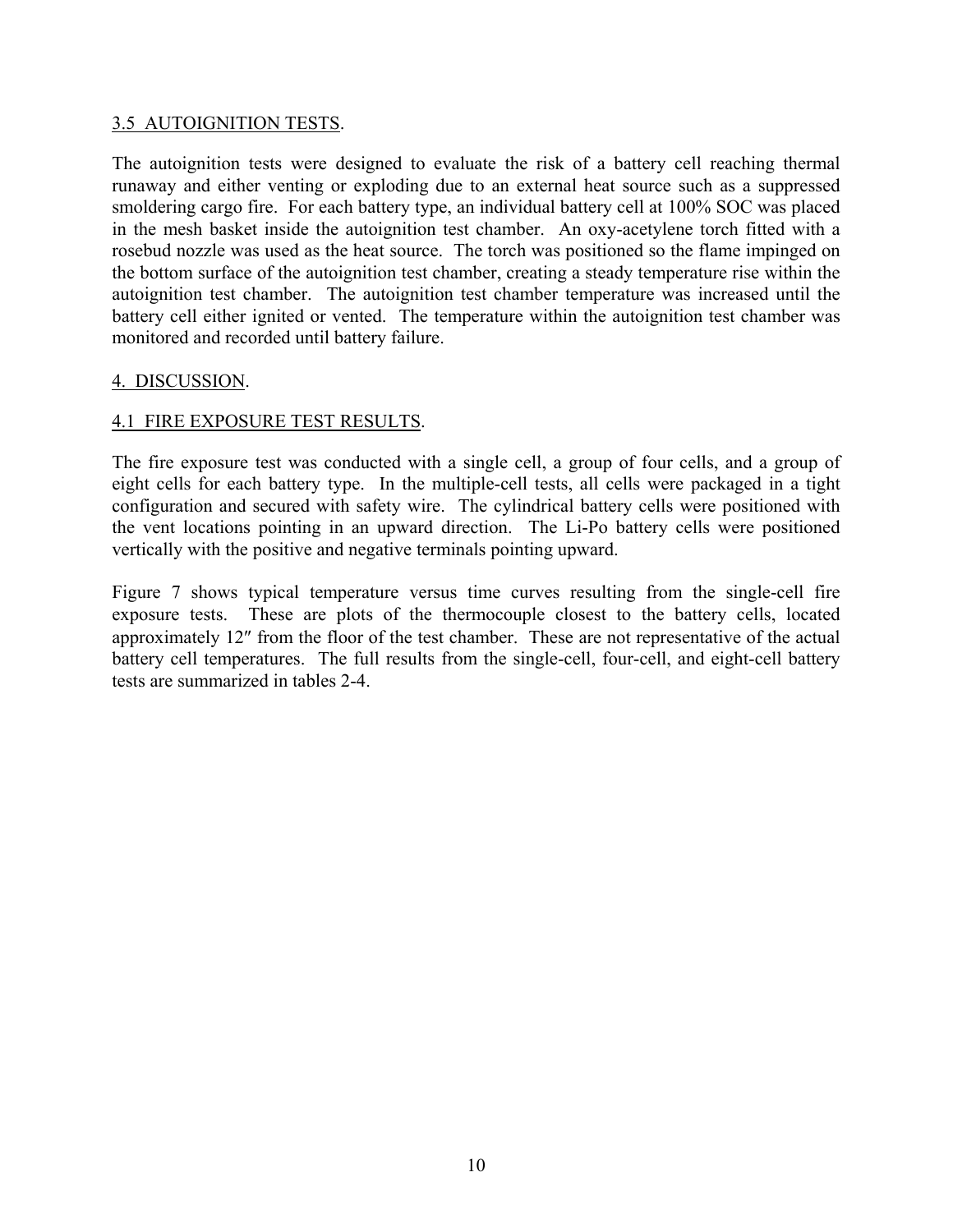<span id="page-19-0"></span>

Figure 7. Typical Temperature vs Time Curves Resulting From Single-Cell Fire Exposure Tests

|                     |                  |                       | Approximate Time |               |
|---------------------|------------------|-----------------------|------------------|---------------|
|                     | Approximate Time | Peak                  | to Reach Peak    |               |
| <b>Battery Cell</b> | to First Event   | Temperature           | Temperature      | Fire Duration |
| Type                | (min)            | $^\circ \mathrm{F}$ , | (min)            | (min)         |
|                     | 1.00             | 450                   | 1.25             | 4.00          |
|                     | 1.00             | 605                   | 1.50             | 3.25          |
|                     | 0 75             | 780                   | 0.75             | 2.75          |

Table 2. Fire Exposure Test Results—Single Cell

Table 3. Fire Exposure Test Results—Four Cells

|                     | Approximate Time | Peak                   | Approximate Time<br>to Reach Peak |               |
|---------------------|------------------|------------------------|-----------------------------------|---------------|
| <b>Battery Cell</b> | to First Event   | Temperature            | Temperature                       | Fire Duration |
| Type                | (min)            | $\rm ^{^{\prime}O}F$ . | (min)                             | (min)         |
|                     | 0.75             | 560                    | L.5                               | 4.5           |
|                     | 2.00             | 700                    | 2.00                              | 4.5           |
|                     | Ი 75             | 900                    |                                   |               |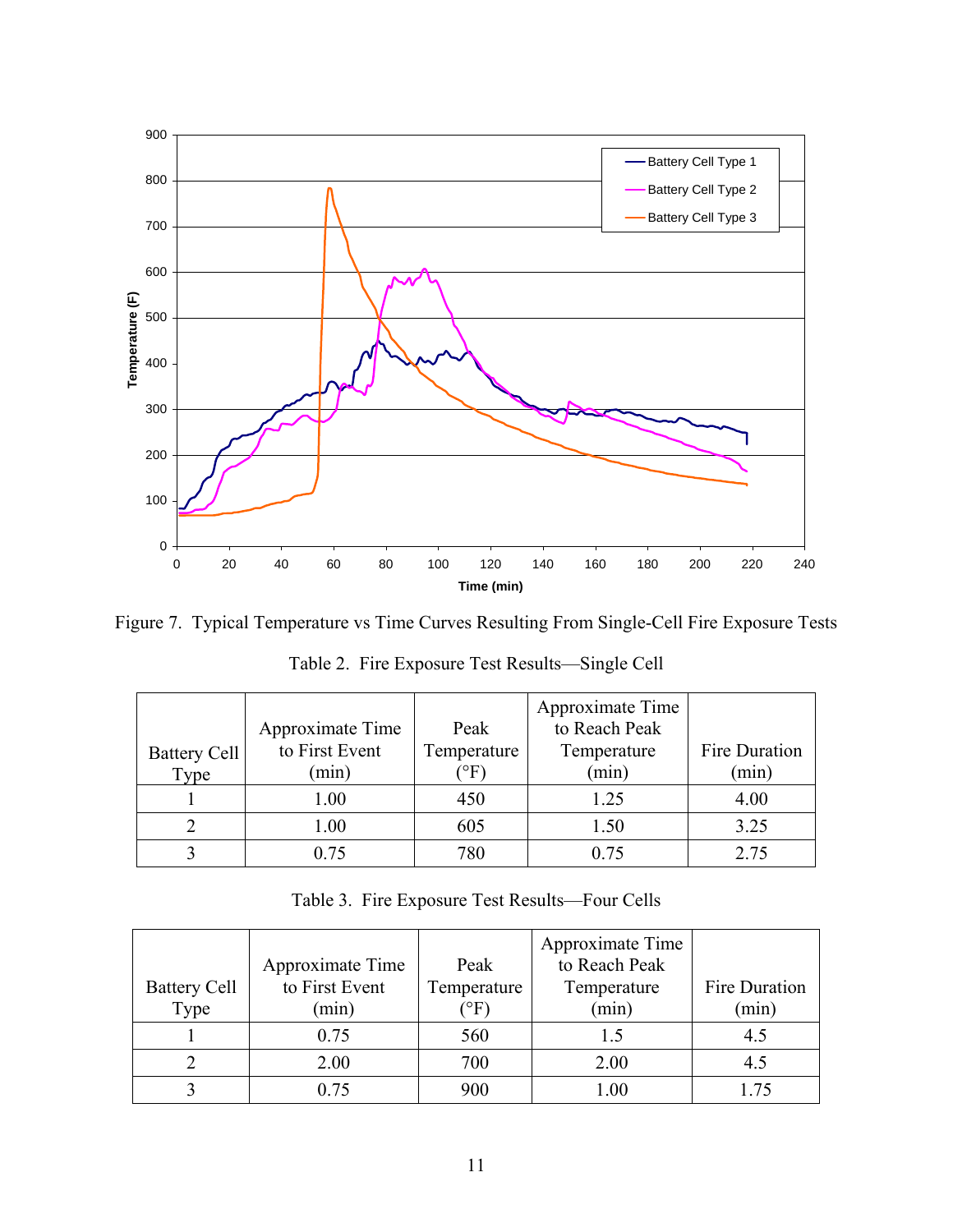<span id="page-20-0"></span>

|                     |                  |                | Approximate Time |               |
|---------------------|------------------|----------------|------------------|---------------|
|                     | Approximate Time | Peak           | to Reach Peak    |               |
| <b>Battery Cell</b> | to First Event   | Temperature    | Temperature      | Fire Duration |
| Type                | (min)            | $^\circ\rm{F}$ | (min)            | (min)         |
|                     | 1.00             | 545            | 2.00             | 5.25          |
|                     | 2.50             | 580            | 2.50             | 3.25          |
|                     | 0.75             | 750            | 0.00             | 2.25          |

Table 4. Fire Exposure Test Results—Eight Cells

Typically, the cylindrical cells exhibited similar failure characteristics when exposed to the 1-propanol flame source. As the battery cell heated, pressure buildup within the cells caused the vent location to open, resulting in a forceful spray of flammable electrolyte. The vented electrolyte ignited, resulting in an associated pressure pulse and temperature rise within the test chamber.

During the battery type 2 single-cell test, the vents failed to open, resulting in an explosion. It is believed that this is a result of the cell's internal pressure increasing at a rate that exceeded the capability of the cell's relief mechanism. This did not occur for the multiple-cell tests for either cylindrical battery type, because the increase in overall thermal mass resulted in a slower rate of temperature and pressure rise for each individual battery cell.

Figures 8 through 11 show the postignition damage of the cylindrical battery cells.



Figure 8. Results From the Single-Cell Test of Battery Type 1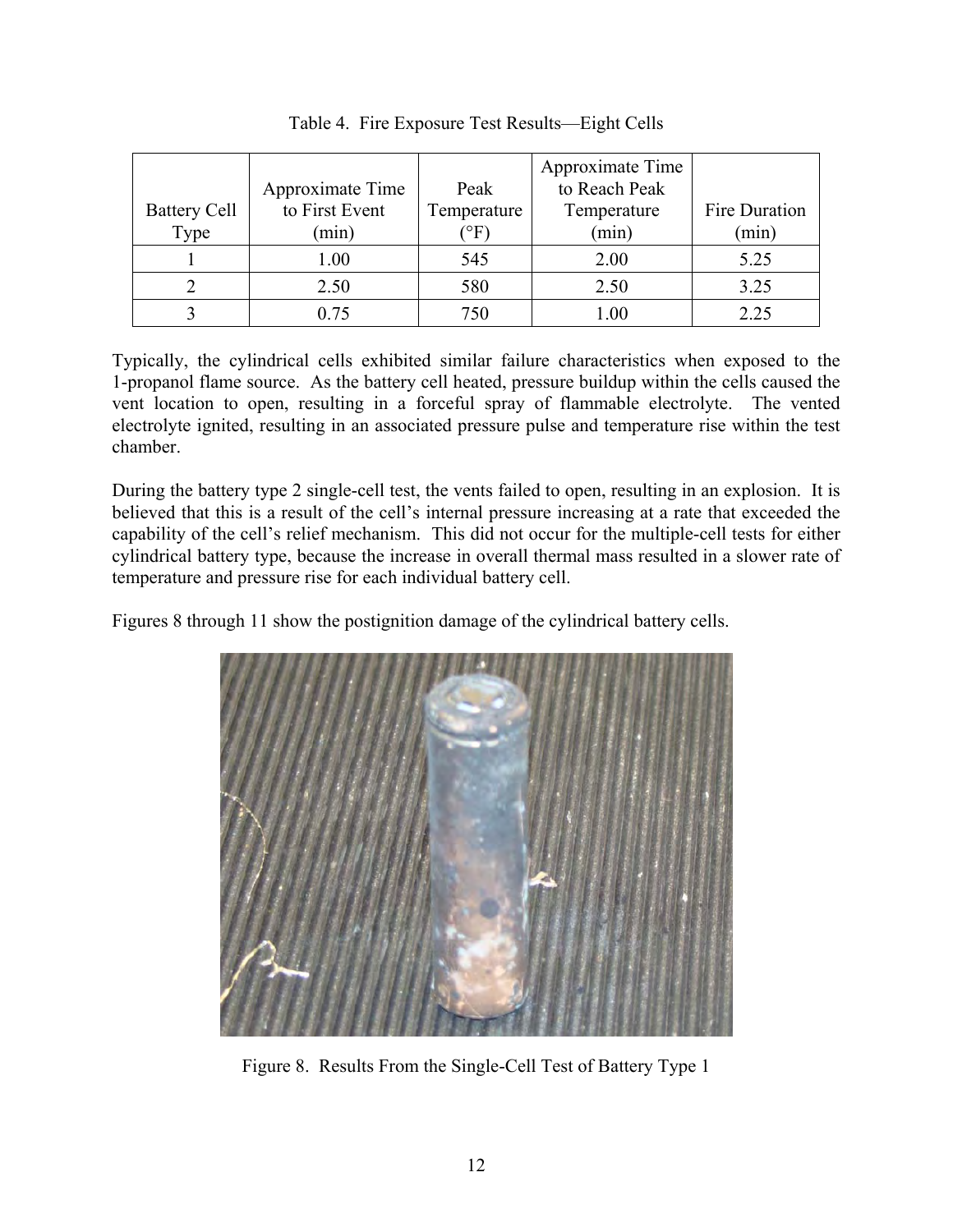<span id="page-21-0"></span>

Figure 9. Results From the Single-Cell Test of Battery Type 2



Figure 10. Results From the Eight-Cell Test of Battery Type 1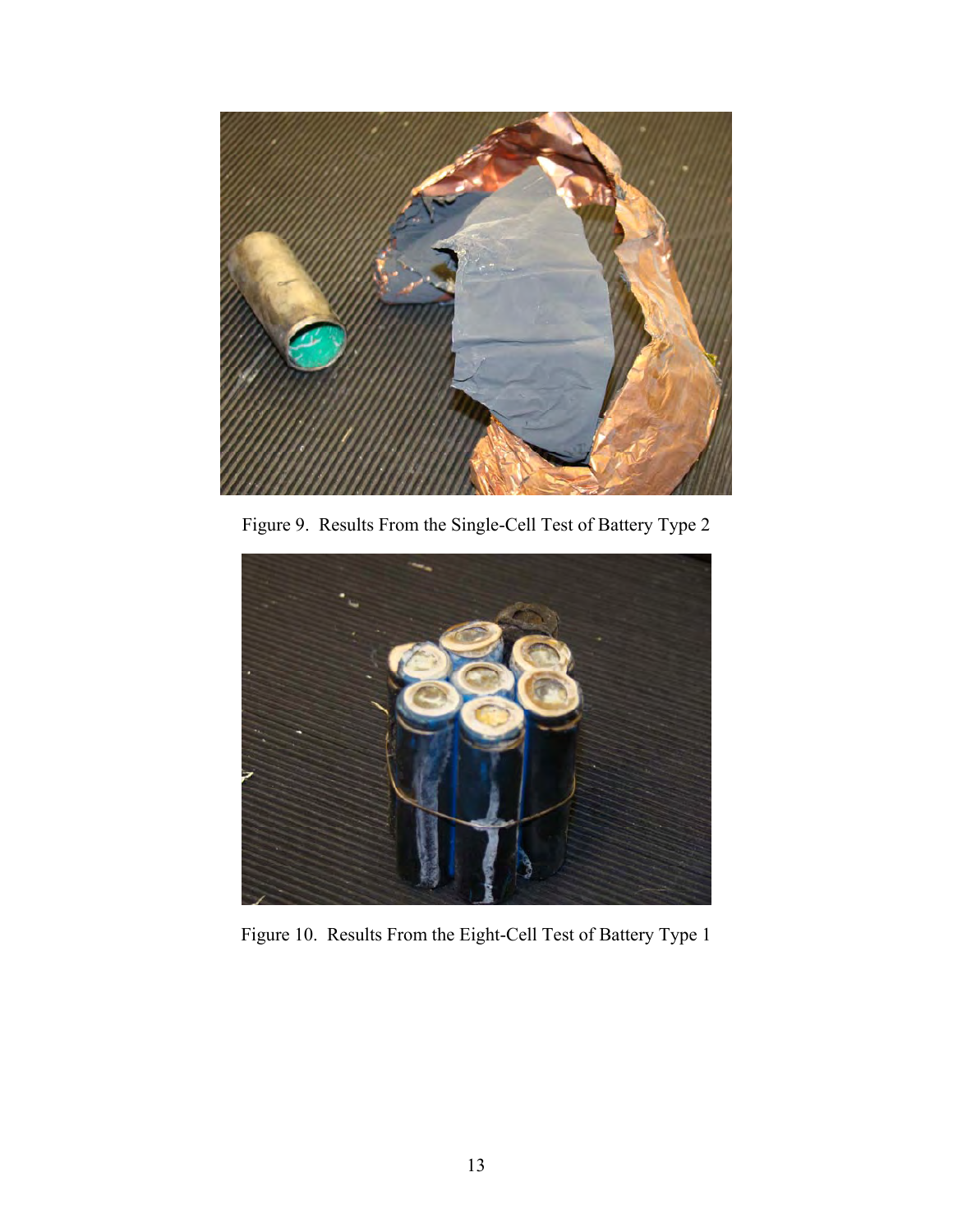<span id="page-22-0"></span>

Figure 11. Results From the Eight-Cell Test of Battery Type 2

The Li-Po battery cells do not have pressure release vent locations. Instead, they are designed such that under overpressure conditions, the seam around the perimeter of the cell opens up, releasing the flammable electrolyte. Due to the large surface area of the opening, there was no observable pressure pulse as with the cylindrical batteries. These cells however, did greatly fuel the existing fire once they failed as the full amount of the electrolyte was exposed all at once to the fire source. This resulted in higher peak temperatures as well as an increased burn rate of the pan fire. It is also important to keep in mind however, that these battery cells also had a much higher power capacity than the other cells, which also contributes to the high temperatures that were observed.

Figures 12 and 13 show the postignition damage of the Li-Po battery cells.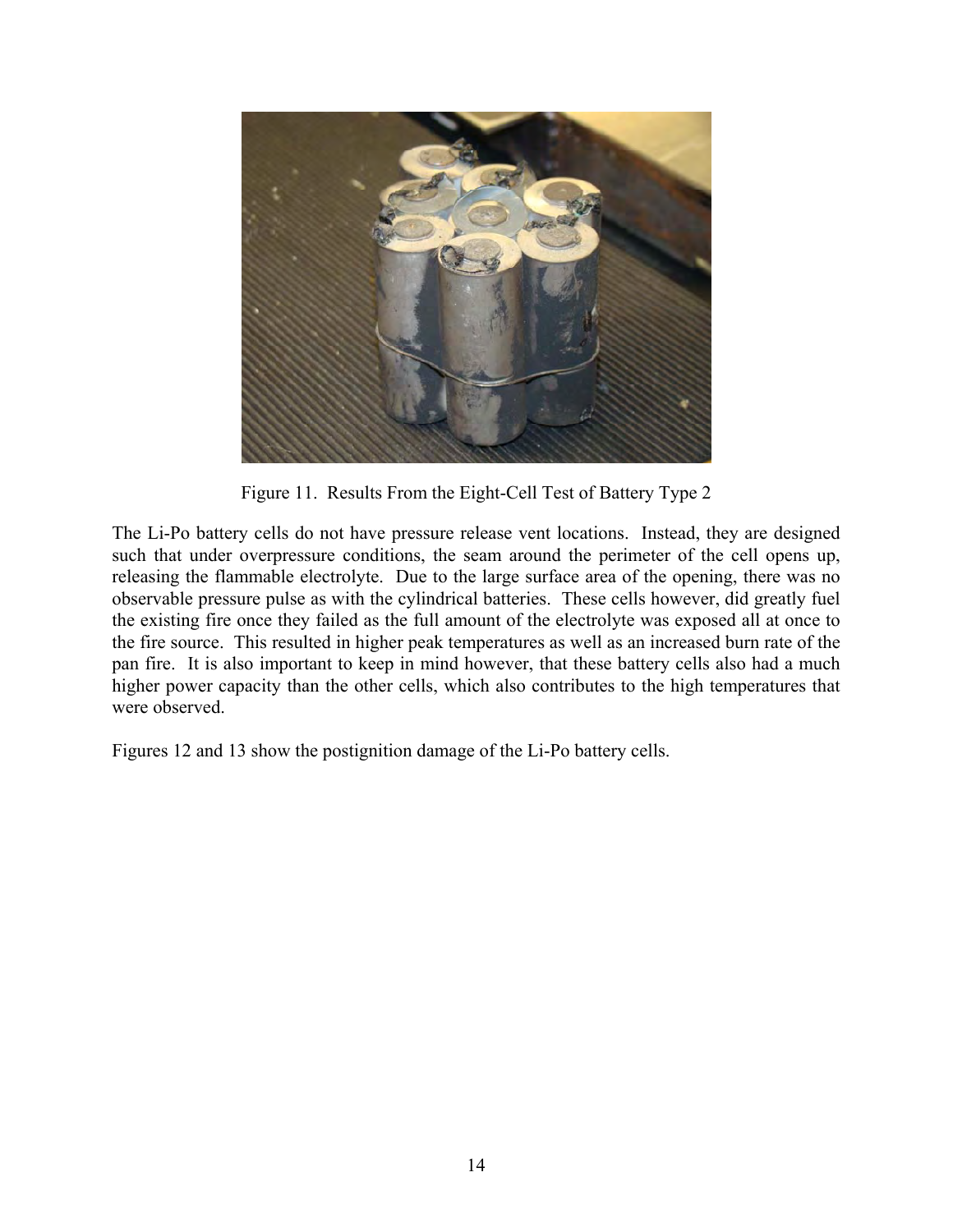<span id="page-23-0"></span>

Figure 12. Results From the Single-Cell Test of Battery Type 3



Figure 13. Results From the Eight-Cell Test of Battery Type 3

## 4.2 PRESSURE PULSE TEST RESULTS.

The pressure pulse test was conducted with a single cell, a group of four cells, and a group of eight cells for each battery type. In the multiple-cell tests, the cells were packaged in a tight configuration and secured with safety wire. The cylindrical battery cells were positioned with the vent locations pointing in an upward direction. The Li-Po battery cells were positioned vertically with the positive and negative terminals pointing upward.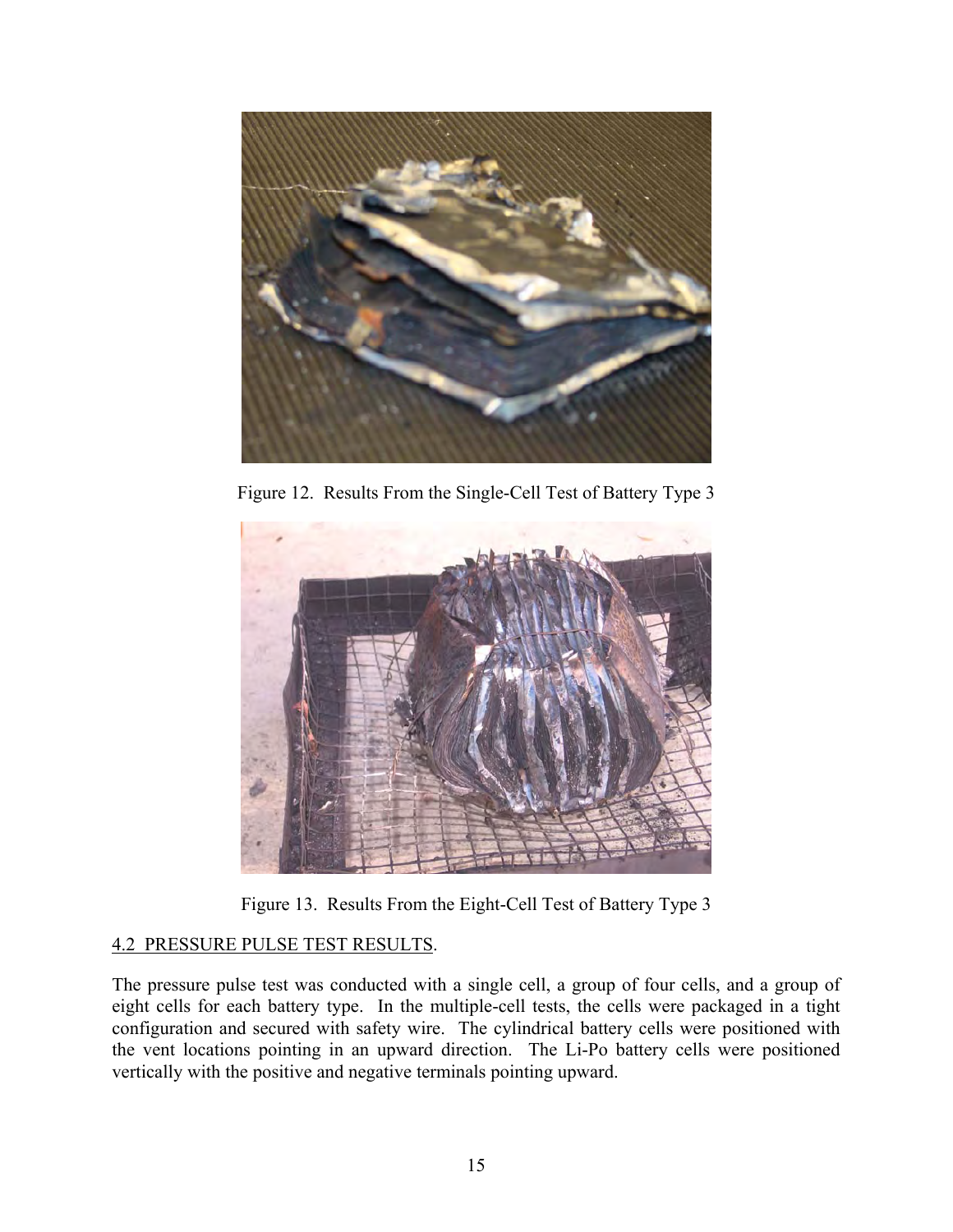<span id="page-24-0"></span>The results of the data obtained from these tests are summarized in tables 5-7, which show results for the single-cell, four-cell, and eight-cell battery tests, respectively. It should be noted that there is no peak temperature recorded for the eight-cell test of battery type 3, due to a failed thermocouple.

|                     |               | Approximate Time |                       |
|---------------------|---------------|------------------|-----------------------|
|                     | Peak          | to Reach Peak    | Peak                  |
| <b>Battery Cell</b> | Pressure Rise | Pressure         | Temperature           |
| Type                | (psi)         | (min)            | ${}^\circ \text{F}$ , |
|                     | 0.70          |                  | 420                   |
|                     | 1.40          |                  | 500                   |
|                     | 2.15          | 1 75             | 770                   |

Table 5. Pressure Pulse Test Results—Single Cell

|  | Table 6. Pressure Pulse Test Results—Four Cells |  |
|--|-------------------------------------------------|--|
|--|-------------------------------------------------|--|

|                     |               | Approximate Time |                     |
|---------------------|---------------|------------------|---------------------|
|                     | Peak          | to Reach Peak    | Peak                |
| <b>Battery Cell</b> | Pressure Rise | Pressure         | Temperature         |
| Type                | (psi)         | (min)            | $^\circ \text{F}$ . |
|                     | 1.10          |                  | 470                 |
|                     | 1.50          | 45               | 585                 |
|                     | 4.10          |                  | 1065                |

Table 7. Pressure Pulse Test Results—Eight Cells

|                     |               | Approximate Time |               |
|---------------------|---------------|------------------|---------------|
|                     | Peak          | to Reach Peak    | Peak          |
| <b>Battery Cell</b> | Pressure Rise | Pressure         | Temperature   |
| Type                | (psi)         | (min)            | $\rm ^{o}F$ . |
|                     | 1.35          | 6.5              | 480           |
|                     | 1.10          |                  | 515           |
|                     | 5.30          | 35               | N/A           |

From this data, it can be observed that the two cylindrical batteries (types 1 and 2) behaved in a somewhat similar manner, resulting in somewhat comparable increases in temperature and pressure. The Li-Po battery (type 3) however, resulted in much more severe increases of temperature and pressure. In addition, the Li-Po battery cells failed more rapidly, thus leading to a faster rise in pressure. It should again be noted that these battery cells have a much higher power capacity than the other cells, which contributes to the high temperatures and pressures that were observed.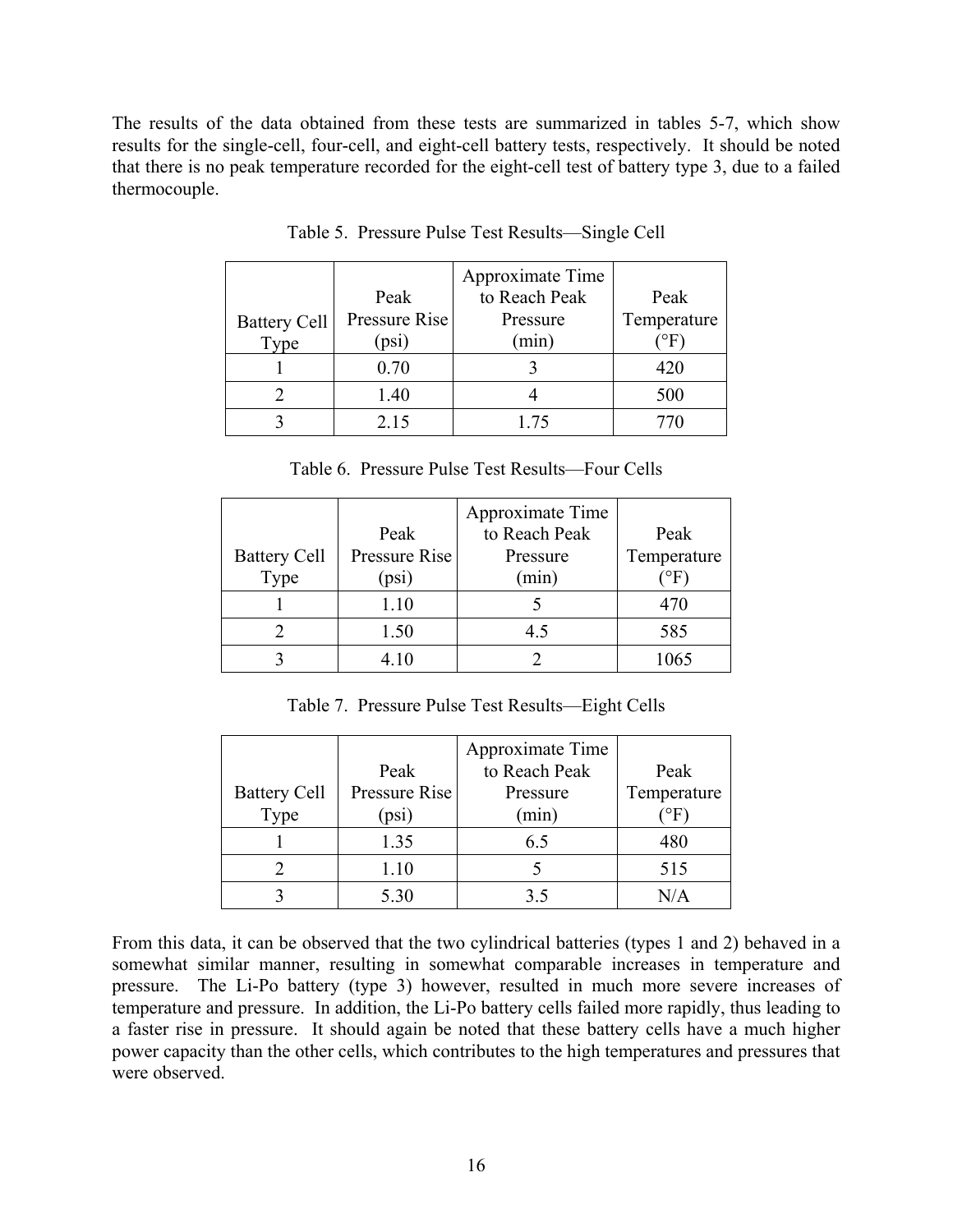#### <span id="page-25-0"></span>4.3 HALON 1211 SUPPRESSION TEST RESULTS.

The Halon 1211 suppression tests were conducted with a group of eight cells packaged in a tight configuration and secured with safety wire for all battery types. All cells were charged to 100% SOC and placed in the mesh basket inside the test chamber. The cylindrical battery cells were positioned with the vent locations pointing in an upward direction. The Li-Po battery cells were positioned vertically with the positive and negative terminals pointing upward. The cells were exposed to the small alcohol fire, and at the point of failure of a single battery cell, Halon 1211 was discharged into the fire test chamber until the fire was extinguished.

Figures 14 and 15 show the temperature data from these tests for the two cylindrical battery cells. The initial venting event for both battery type 1 and 2 occurred at a temperature of approximately 125°F, measured 12″ above the fire pan. After this initial event, the temperature at this location rose rapidly to just over 180°F until the fire was extinguished with the halon agent. Once the fire was extinguished, no further ignition or venting of the battery cells was observed.



Figure 14. Halon 1211 Suppression Test Results—Battery Type 1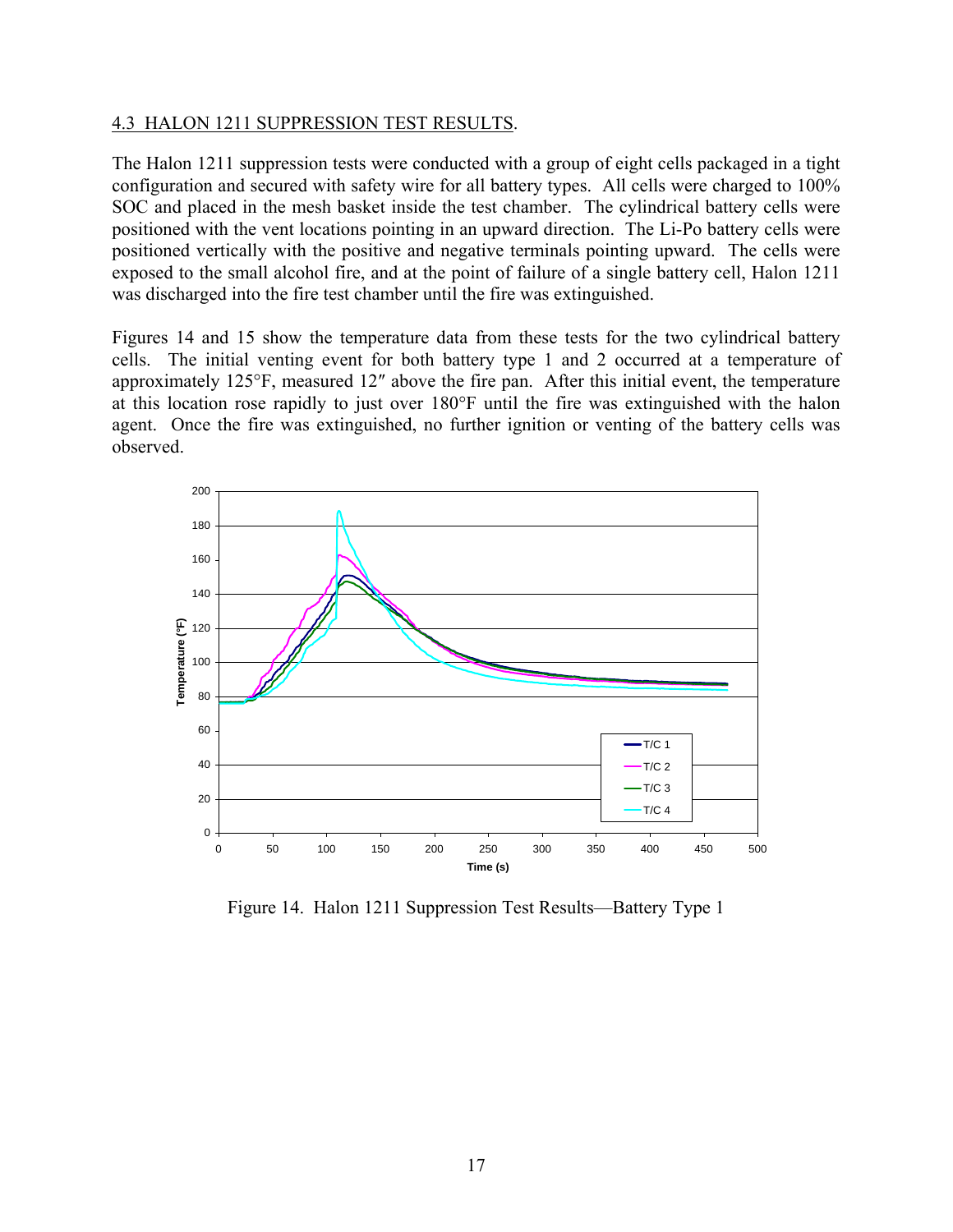<span id="page-26-0"></span>

Figure 15. Halon 1211 Suppression Test Results—Battery Type 2

Figure 16 shows the temperature data from this test for the Li-Po battery cells. The initial venting event occurred at a fire test chamber temperature of approximately 95°F. After this initial event, the temperature in the fire test chamber continued to rise rapidly to just over 210°F, at which point the fire was extinguished with the halon agent. Once the fire was extinguished however, there were multiple reignitions that occurred within the fire test chamber. At each point of reignition, additional Halon 1211 agent was injected into the fire test chamber until the fire extinguished. The reignition events continued for 4 minutes past the time of the initial injection of the extinguishment agent. At this time, the full contents of the 2.5-lb hand-held fire extinguisher were discharged into the fire test chamber. Due to decreased visibility caused by the smoke in the fire test chamber, it was difficult to ascertain whether the reignition events were subsequent battery cells venting or if they were due to a reignition of the remaining 1-propanol in the fire pan.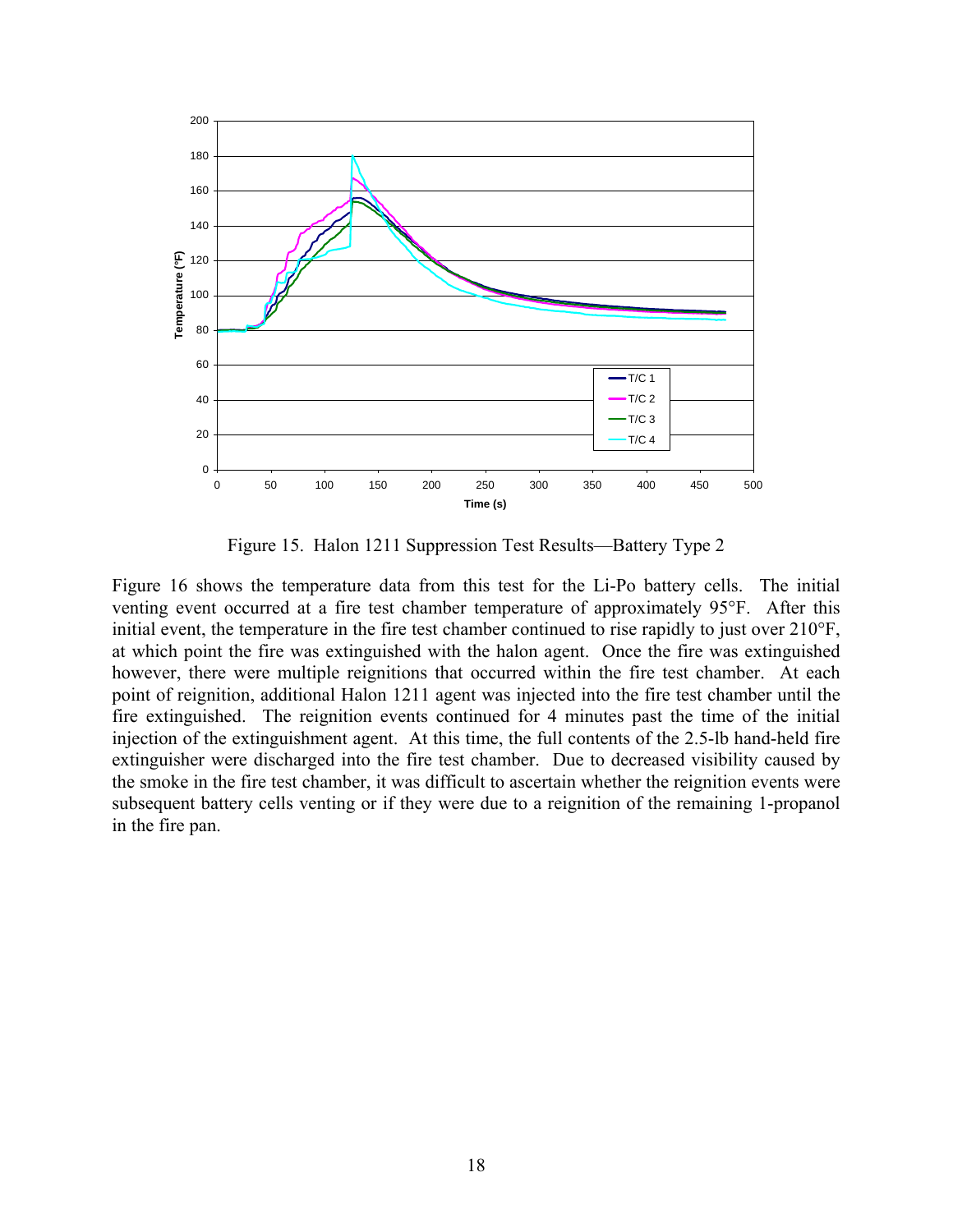<span id="page-27-0"></span>

Figure 16. Halon 1211 Suppression Test Results—Battery Type 3

## 4.4 EXTERNAL SHORT-CIRCUIT TEST RESULTS.

The external short-circuit tests were conducted with a single-cell battery, charged to 100% SOC. The battery cell was placed in the mesh basket located within the fire test chamber. A 14-gauge wire was used to connect the positive and negative terminals of the battery cell.

None of the battery cells tested resulted in any venting or explosion. In the case of all three battery types, the temperature, measured on the outside casing of the cell, rose steadily throughout the test until the battery was fully discharged and then gradually began to cool to room temperature. The peak temperature reached for battery type 1 was 200°F. Battery type 2 reached a temperature of 167°F, and battery type 3 reached a temperature of 110°F.

## 4.5 AUTOIGNITION TEST RESULTS.

For each battery type, an individual battery cell at 100% SOC was placed in the mesh basket located in the 1- $ft<sup>3</sup>$  autoignition test chamber. An acetylene torch fitted with a rosebud nozzle was used as the heat source. The torch was positioned so the flame impinged on the bottom surface of the autoignition test chamber, creating a steady temperature rise within the autoignition test chamber. Failure of the battery cell was detected by a rapid rise in the autoignition test chamber temperature, as shown in figure 17.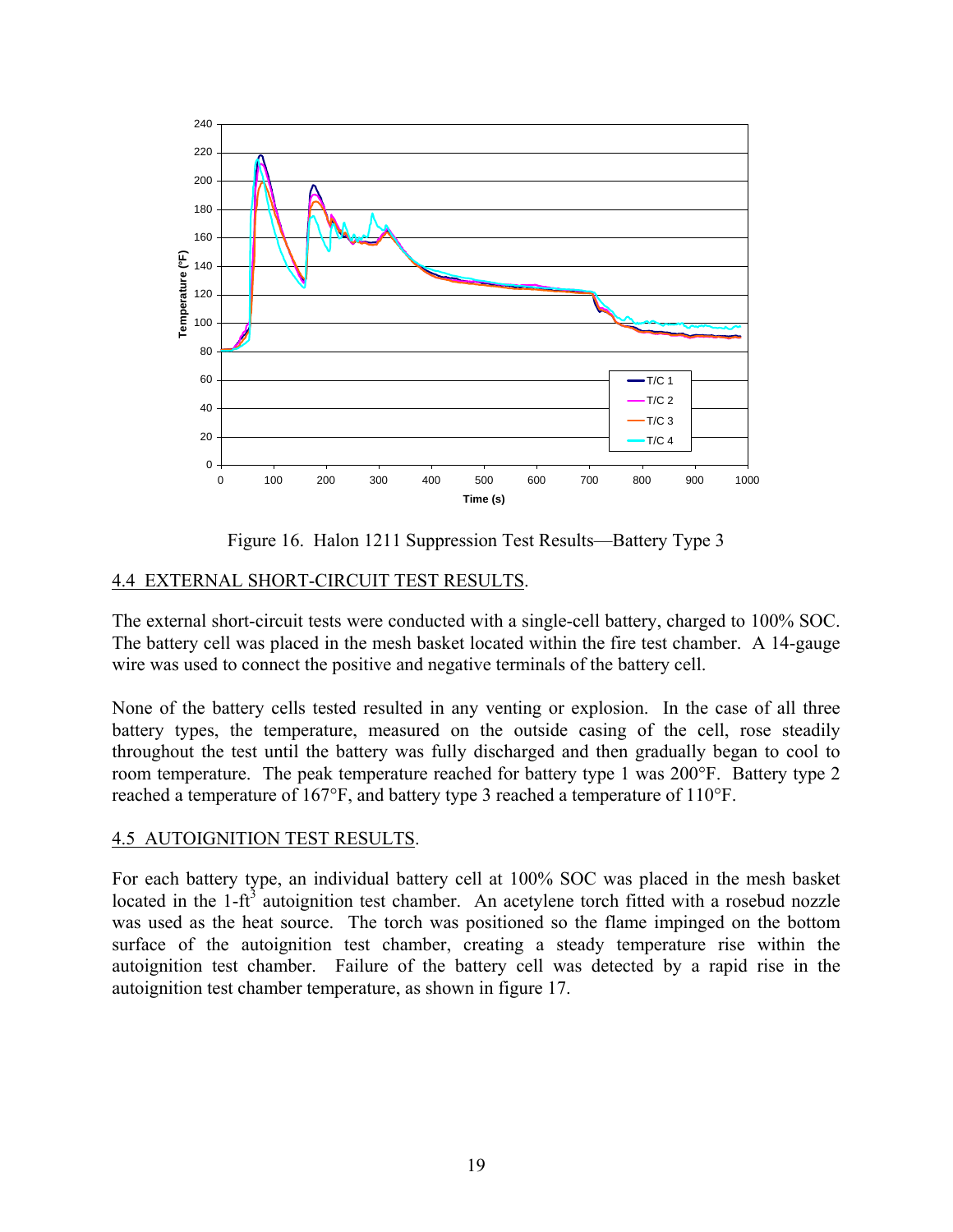<span id="page-28-0"></span>

Figure 17. Typical Failue Results for Autoignition Tests

Two test trials were conducted for each battery type, and the results shown in table 8 display reasonable agreement between the tests, with the ignition temperature of the battery cells varying, at most, by 50°F. Ignition temperatures for the two cylindrical battery cells ranged from 440° to 527°F, while ignition temperatures for the Li-Po battery cell were at 330° and 340°F for the two tests.

|                     | Trial 1          |                  |             | Trial 2     |             |                  |
|---------------------|------------------|------------------|-------------|-------------|-------------|------------------|
|                     |                  |                  | Resulting   |             |             | Resulting        |
|                     | Ignition         | Peak             | Temperature | Ignition    | Peak        | Temperature      |
| <b>Battery Cell</b> | Temperature      | Temperature      | Increase    | Temperature | Temperature | Increase         |
| Type                | $\rm ^{\circ}F)$ | $\rm ^{\circ F}$ | $\rm (^oF)$ | (°F)        | (°F)        | $\rm ^{\circ F}$ |
|                     | 440              | 572              | 132         | 490         | 649         | 159              |
| C                   | 480              | 664              | 184         | 527         | 639         | 112              |
|                     | 340              | 741              | 401         | 330         | 788         | 458              |

Table 8. Autoignition Test Results

Peak temperatures for battery type 1 were 572° and 649°F. These temperatures compare similarly to the results of battery type 2, which were recorded as 664° and 639°F. The Li-Po battery cells achieved somewhat higher temperatures of 741° and 788°F. This, again, can be attributed to the significantly higher power capacity of these battery cells.